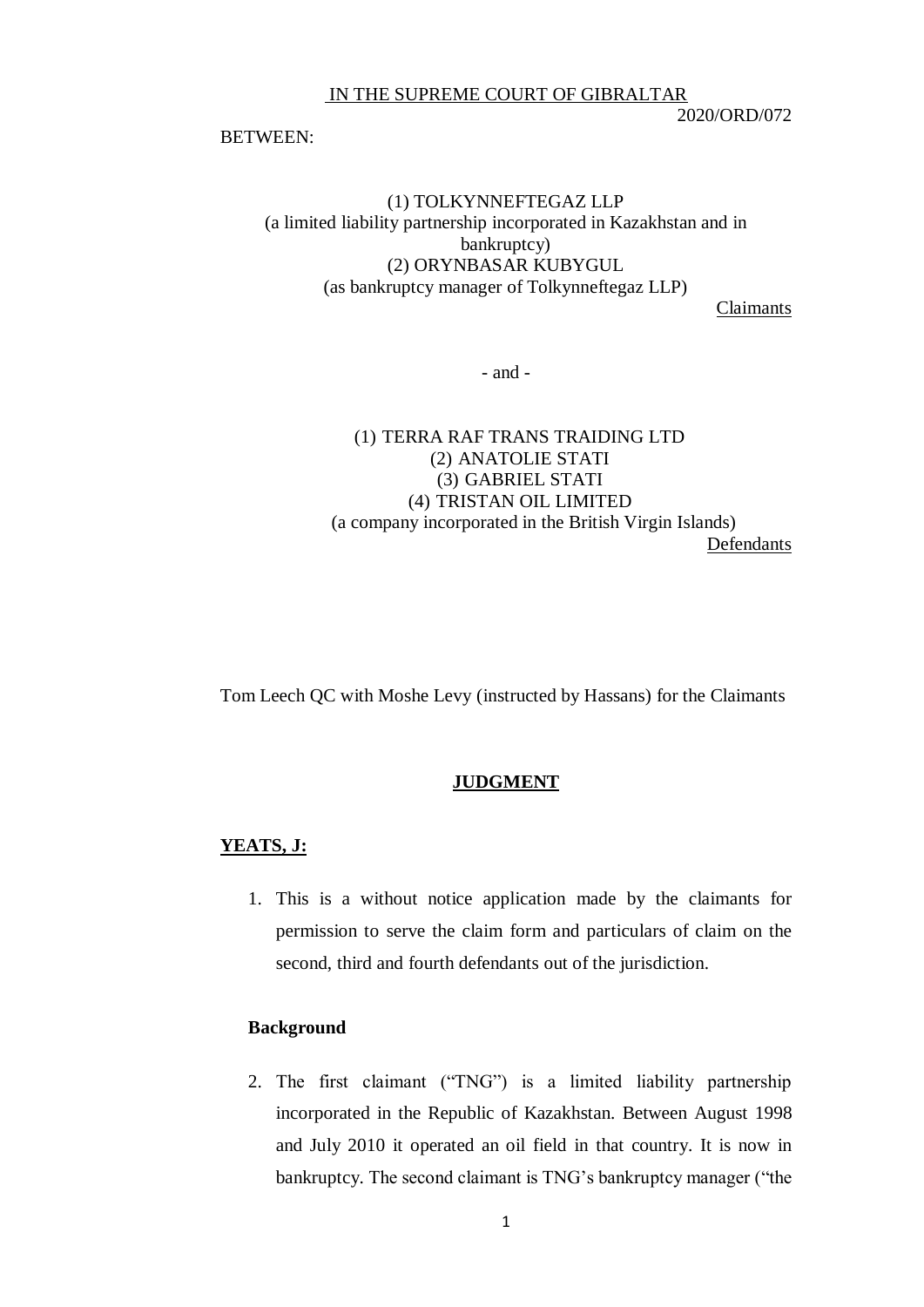bankruptcy manager"). The first defendant ("Terra Raf") is a company registered here in Gibraltar. Up until the appointment of the bankruptcy manager, it was the sole shareholder of TNG. Terra Raf has already been served with the claim form and particulars of claim and has acknowledged service. It has instructed Messrs Triay & Triay to act on its behalf. The second and third defendants are Anatolie Stati ("AS") and Gabriel Stati ("GS"). They are father and son respectively and reside in Moldova. They are the directors and co-shareholders of Terra Raf. (For convenience, when referring to AS and GS together I shall refer to them as "the Statis"). The fourth defendant ("Tristan") is a company registered in the British Virgin Islands. AS is the sole shareholder of Tristan and is its CEO and Chairman.

- 3. In July 2010, the authorities in Kazakhstan revoked TNG's licence to operate what is known as the Tolkyn oil field. (A licence to operate a second oil field operated by TNG's sister company Kazpolmunay LLC ("KPM") was also revoked.) As a result Terra Raf, the Statis and a company called Ascom Group S.A. (a company owned by AS and members of his family) commenced arbitration proceedings against Kazakhstan in Sweden under the Energy Charter Treaty. They obtained an award for an amount in excess of US \$500m ("the award"). Kazakhstan believes that the award was obtained by fraud but have to date been unsuccessful in having it overturned. Flowing from the award, there are recognition and enforcement proceedings in a number of jurisdictions.
- 4. This action arises out of the alleged fraud. The claimants seek to recover sums of approximately US \$470m and €36m for the benefit of TNG's creditors. (The principal creditors are two regional tax authorities in Kazakhstan.) There are four separate claims being made. The first is that in 2006 and 2007 Tristan issued two tranches of loan notes totalling US \$420m ("the Tristan loan notes"). The purpose of the funding was to repay existing indebtedness of TNG and KPM and provide them both with working capital. The companies guaranteed the Tristan loan notes. The claimants say that AS fraudulently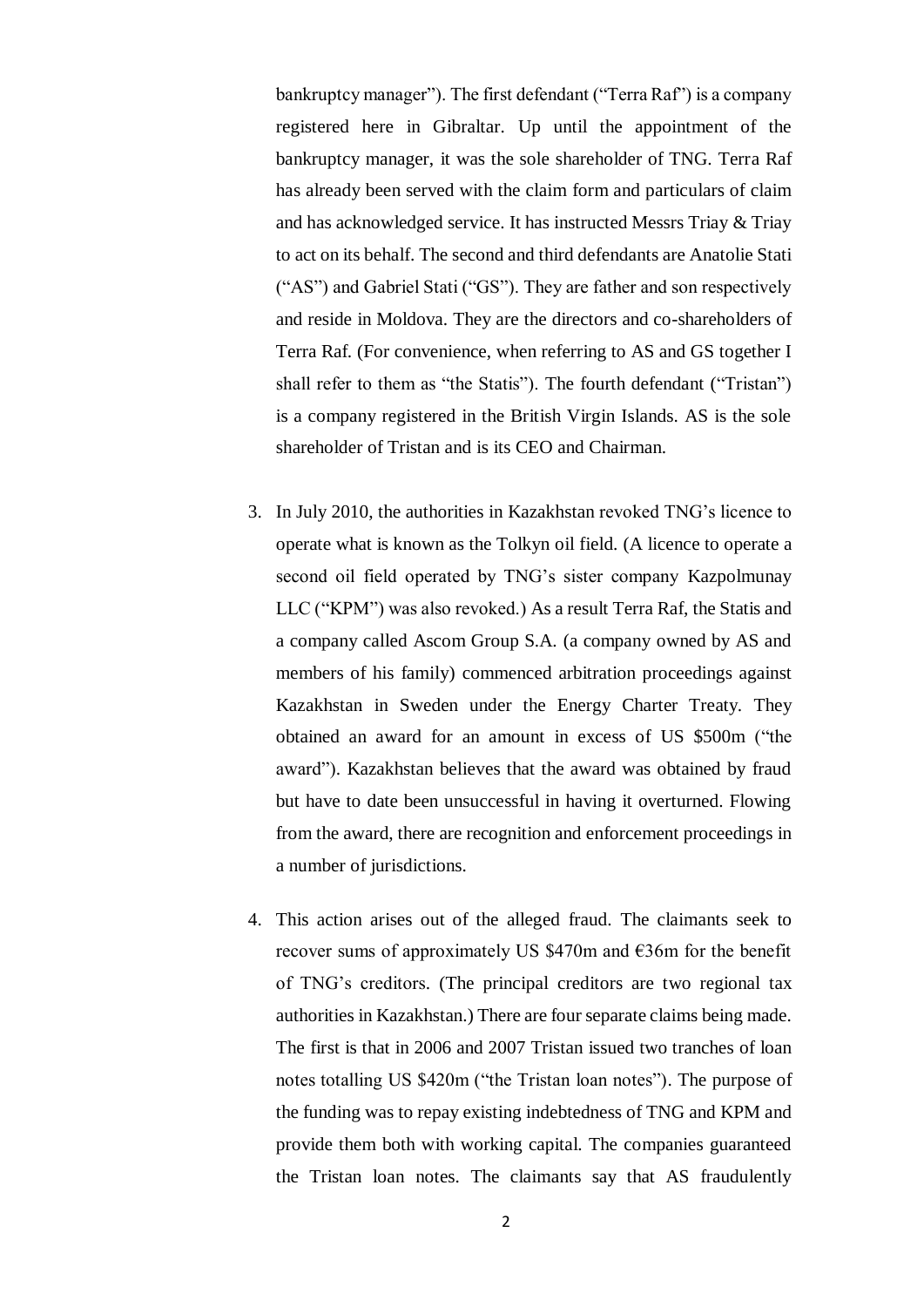misrepresented, in a circular dated the 13 December 2006 inviting investment in the Tristan loan notes ("the Tristan Circular"), that the sum of US \$70m was to be applied by Terra Raf to repay sums which it owed to TNG and KPM. In the event, Terra Raf did not do so and instead transferred funds via other companies controlled by the Statis to interests they had in South Sudan. It is consequently said that TNG suffered a loss of US \$35m (being half of the sum that was to be paid by Terra Raf to both TNG and KPM).

- 5. The second claim relates to the payment by TNG of approximately US \$95.7m and €63.5m between 2006 and 2009 to a company called Perkwood Investment Limited ("Perkwood") from the proceeds of the Tristan loan notes. The payments are said to have been made for the purchase of equipment to construct a liquefied petroleum gas plant. Perkwood was a dormant company incorporated in England which the claimants say was used by the Statis to inflate the cost of the equipment. The true cost was only of  $\epsilon$ 27,012,485.43 and US \$30,596. It is alleged that most of the balance of the monies paid by TNG to Perkwood was misappropriated by the Statis.
- 6. Thirdly, the claimants say that between 2005 and 2010 TNG produced and exported millions of barrels of oil and gas to a Dutch company, Vitol. It did so via intermediary companies all owned by the Statis, including Terra Raf. Vitol made payments of approximately US \$665m for the oil and gas but only approximately US \$437m was paid to TNG. The balance was used by the Statis for other business interests or for their own personal use.
- 7. The last of the claims is what is referred to as the 'Laren Scheme'. In 2009 Tristan issued new loan notes with a face value of US \$111.11m to Laren Holdings Limited ("Laren"). Laren was also controlled by the Statis. The issue was funded by a loan of US \$30m which TNG guaranteed. The claimants say that the Statis intended to sell TNG and KPM and that would have triggered the repayment of the Tristan loan notes. The sale did not in the end materialise. If it had, the Statis would have made a profit of approximately US \$81M. It is said that a number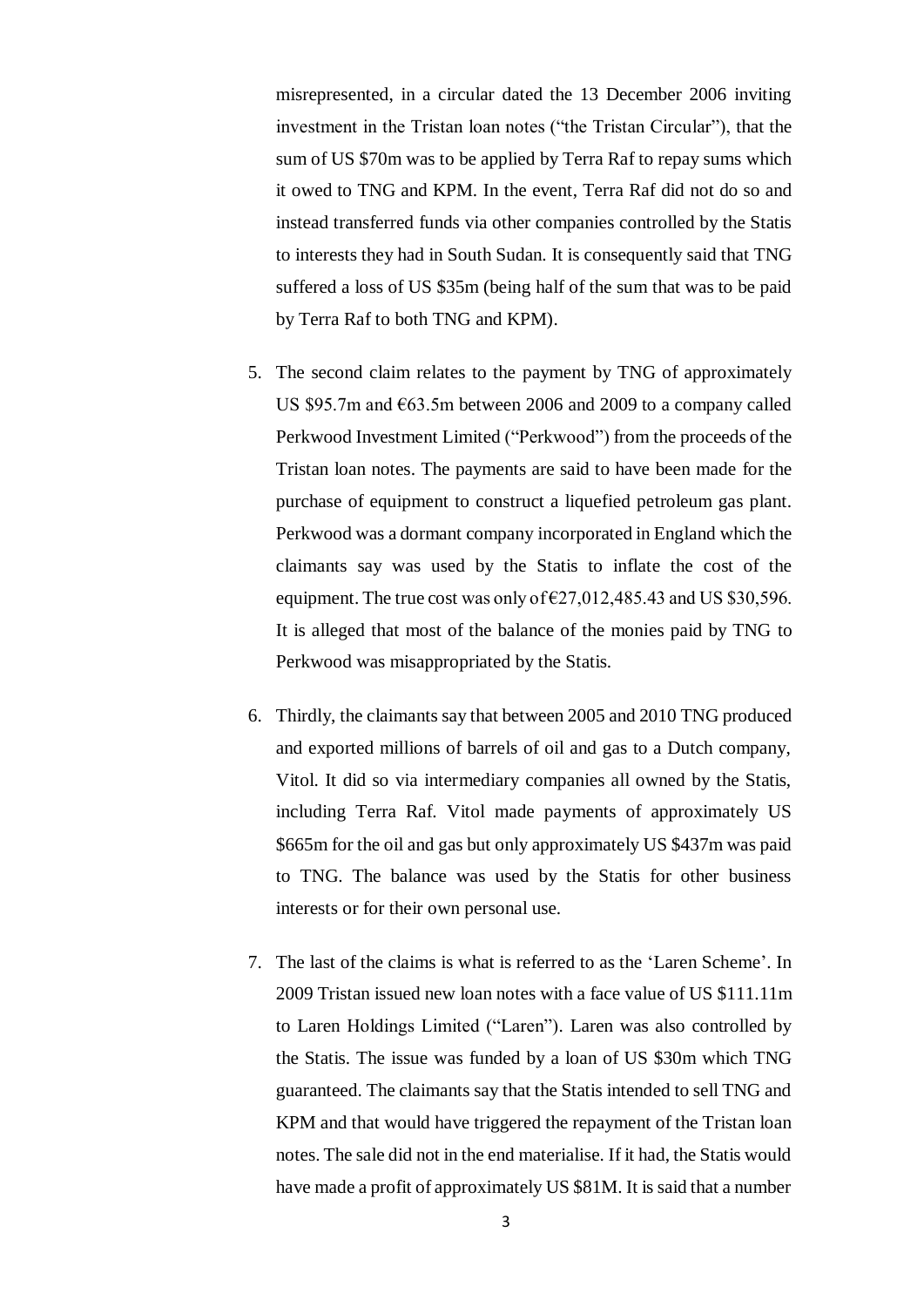of fraudulent misrepresentations were made by AS and Tristan to enable the issue of the loan notes. TNG also guaranteed the loan notes and remain liable to pay the sum of US \$111m.

- 8. Tom Leech QC, who appeared for the claimants, described the modus operandi of the frauds as being similar in all four claims. The defendants pretended to the auditors and creditors that all of the transactions were at arm's length, when in fact they were not.
- 9. The claimants say that they are entitled to the following: Firstly damages for fraudulent misrepresentation and/or unlawful interference with TNG's economic interests; and/or unlawful means conspiracy, under the laws of Gibraltar; and secondly, damages and/or compensation under the law of Kazakhstan. In relation to the claims under the law of Kazakhstan, it is said that: (1) Terra Raf has committed the wrong of causing harm to a subsidiary organisation contrary to Article 94 of the Civil Code of Kazakhstan; (2) that the defendants have committed the civil wrongs of unlawfully or jointly causing damage to TNG which are actionable under Articles 917 and/or 932 of the Civil Code; and (3) that the defendants are liable for unjust enrichment under Article 953 of the Civil Code.

#### **The applications**

10. The claimants need the court's permission to serve the claim form and particulars of claim on the Statis because they are both domiciled in Moldova. Similarly, permission to serve Tristan is required because it is a company incorporated in the British Virgin Islands. The application for permission is made pursuant to CPR rules 6.36 and 6.37. It is supported by the witness statement of Philip Maitland Carrington dated the 24 August 2020. Mr Carrington is an English solicitor whose firm, Herbert Smith Freehills LLP, has represented Kazakhstan in proceedings related to the enforcement of the award for a number of years. They also now act for the claimants. Mr Carrington also filed a second witness statement dated the 28 October 2020. In addition, I was provided with eight files containing documents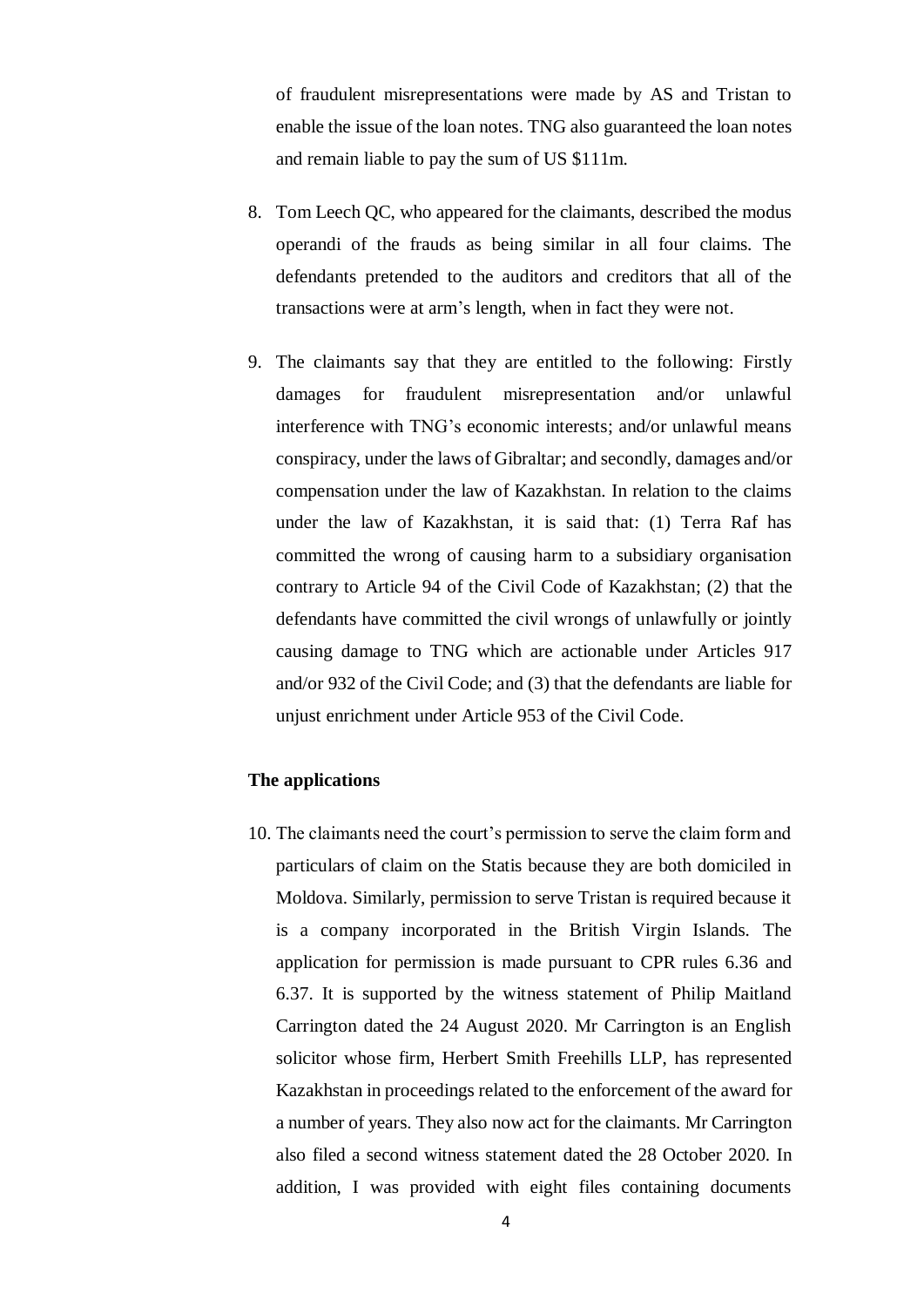produced by Kazakhstan in proceedings in Sweden on the 25 November 2019 and a further four files containing additional documents pleaded or referred to in the particulars of claim but which were not exhibited to Mr Carrington's witness statement.

11. If permission to serve the second to fourth defendants is granted, the claimants then apply for an order for alternative service providing that service on those defendants be effected by serving the claim form and particulars of claim on Triay & Triay here in Gibraltar. Alternatively, that time for serving the claim form be extended to allow for the delays which it is anticipated will result if service has to take place abroad, particularly in Moldova.

### **The legal principles on service out of the jurisdiction**

….

12. CPR 6.36 provides that a claimant may obtain permission from the court to serve a claim form out of the jurisdiction if any of the grounds in paragraph 3.1 of Practice Direction 6B apply. In this case, the claimants rely on paragraph 3.1(3) of the Practice Direction. This states:

> "3.1 The claimant may serve a claim form out of the jurisdiction with the permission of the court under rule 6.36 where –

> (3) A claim is made against a person ("the defendant") on whom the claim form has been or will be served (otherwise than in reliance of this paragraph) and –

> > (a) there is between the claimant and the defendant a real issue which it is reasonable for the court to try; and (b) the claimant wishes to serve the claim form on another person who is a necessary or proper party to that claim."

13. CPR 6.37 then sets out a number of requirements which the claimants must meet. In particular, I would highlight the following: 6.37(1) is concerned with certain formalities, all of which are dealt with by Mr Carrington in his first witness statement. 6.37(2) requires that, in a case such as this one where reliance is placed on paragraph 3.1(3) of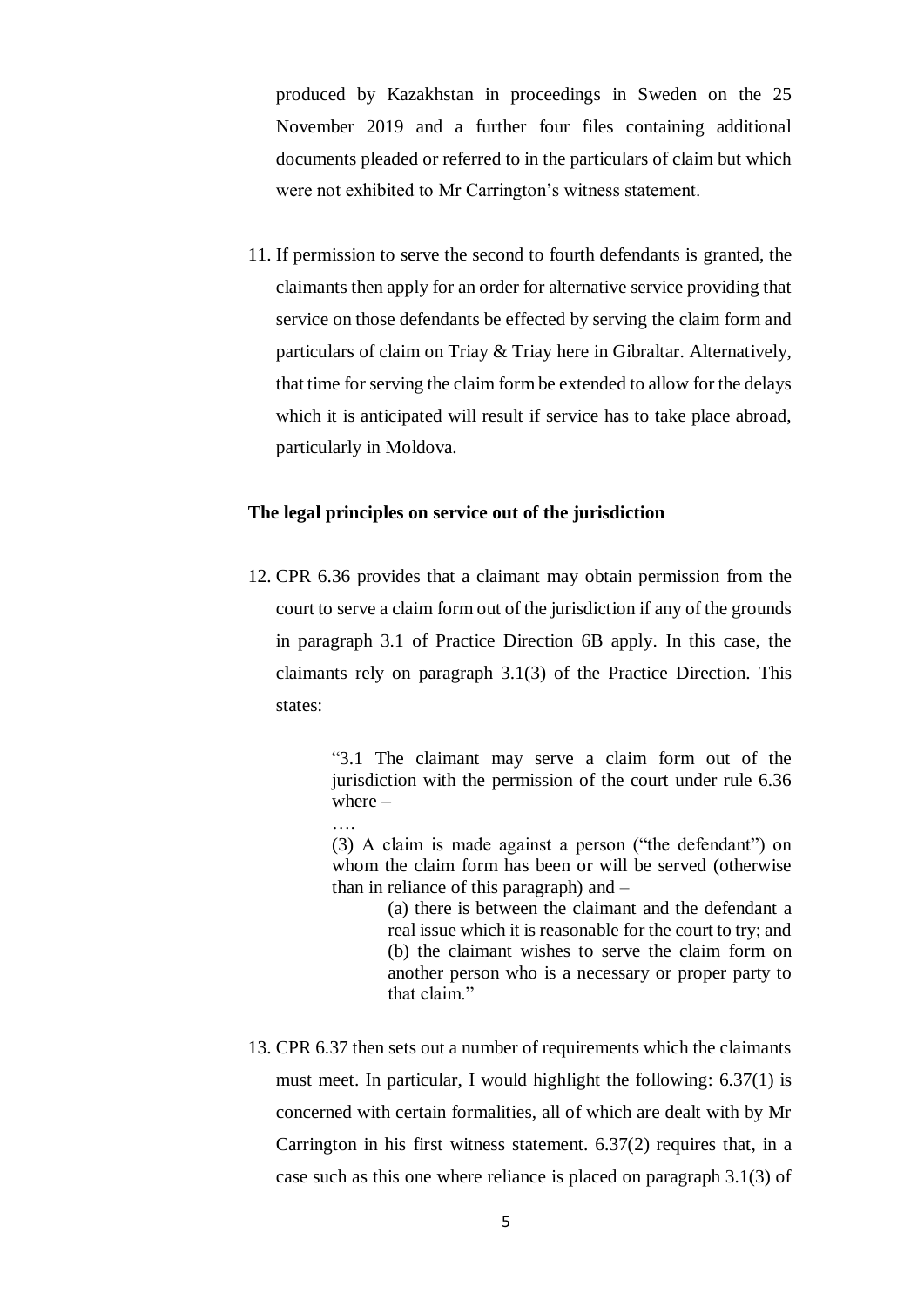Practice Direction 6B, the claimant must state the grounds on which he believes that there is a real issue between the claimant and the foreign defendant which it is reasonable for the court to try. 6.37(3) provides that the court will not give permission unless it is satisfied that [Gibraltar] is the proper place in which to bring the claim.

14. These rules form the backbone of the test which was set out by Lord Collins in *Altimo Holdings and Investment Ltd and ors v Kyrgyz Mobil Tel Ltd and ors* [2012] 1 WLR 1804 (PC) at paragraph 71:

> "On an application for permission to serve a foreign defendant (including an additional defendant to counterclaim) out of the jurisdiction, the claimant (or counterclaimant) has to satisfy three requirements: *Seaconsar Far East Ltd v Bank Markazi Jomhouri Islami Iran [1994] 1 AC 438*, 453–457. First, the claimant must satisfy the court that in relation to the foreign defendant there is a serious issue to be tried on the merits, ie a substantial question of fact or law, or both. The current practice in England is that this is the same test as for summary judgment, namely whether there is a real (as opposed to a fanciful) prospect of success: eg *Carvill America Inc v Camperdown UK Ltd [2005] 2 Lloyd's Rep 457*, para 24. Second, the claimant must satisfy the court that there is a good arguable case that the claim falls within one or more classes of case in which permission to serve out may be given. In this context "good arguable case" connotes that one side has a much better argument than the other: see *Canada Trust Co v Stolzenberg (No 2) [1998] 1 WLR 547, 555–557, per Waller LJ affirmed [2002] 1 AC 1*; *Bols Distilleries BV v Superior Yacht Services (trading as Bols Royal Distilleries) [2007] 1 WLR 12*, paras 26–28. Third, the claimant must satisfy the court that in all the circumstances the Isle of Man is clearly or distinctly the appropriate forum for the trial of the dispute, and that in all the circumstances the court ought to exercise its discretion to permit service of the proceedings out of the jurisdiction."

15. The first consideration is therefore whether Terra Raf has been or will be served with the claim form. There should be no dispute about that. Terra Raf has acknowledged service albeit it has indicated that it intends to contest jurisdiction. It has now made an application for an extension of time to file an application contesting jurisdiction under CPR Part 11, but this has not yet been heard. On jurisdiction, the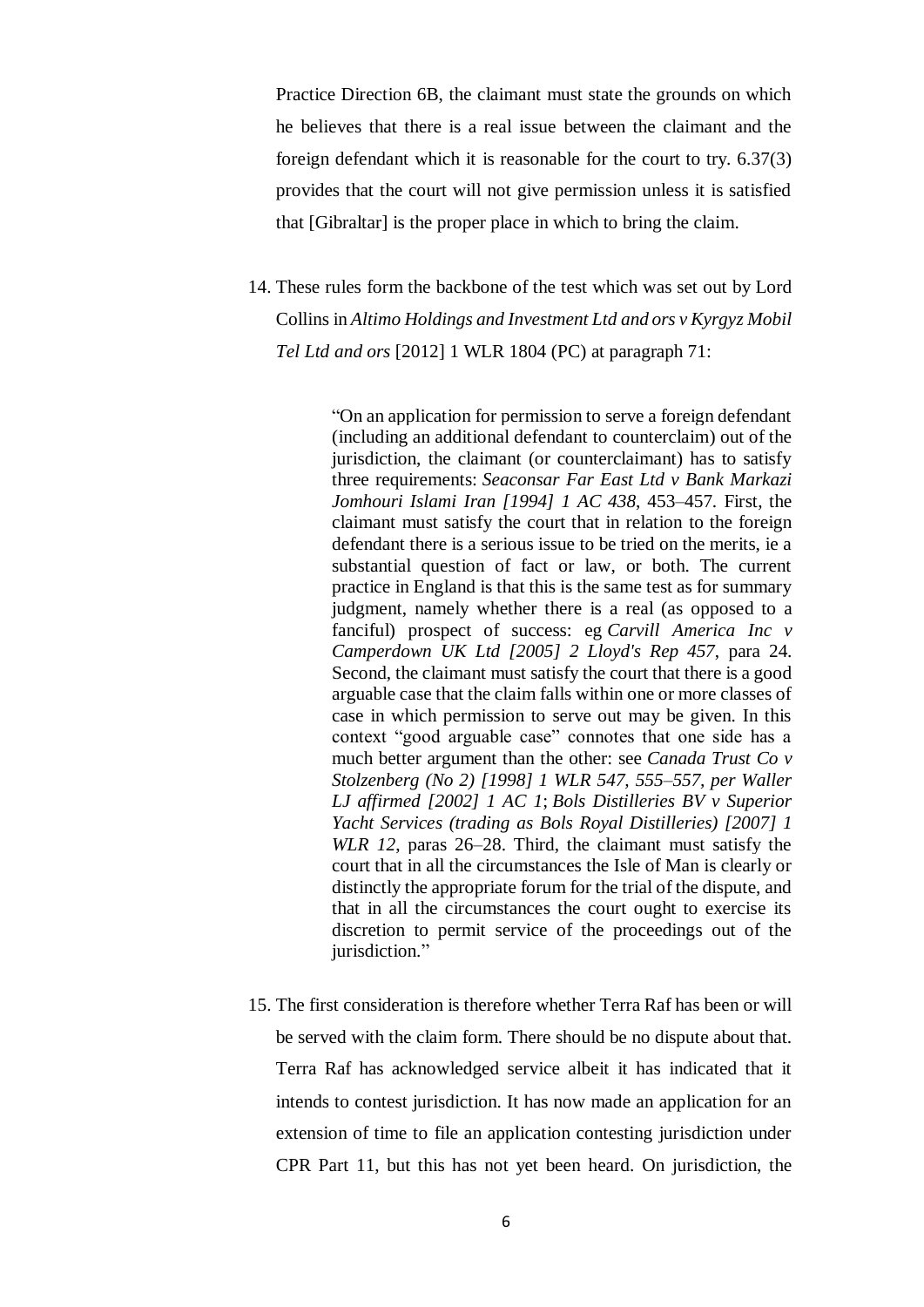claimants rely on Article 4 of the Brussels Recast regulation (Council Regulation (EU) No 1215/2012) which provides that a defendant shall be sued in the Member State in which they are domiciled. In *Lungowe & ors v Vedanta Resources plc & anor* [2019] UKSC 20, the Supreme Court held the following (which I quote from the first holding paragraph in the headnote):

> "that it was acte clair from the jurisprudence of the Court of Justice of the European Communities that article 4 of Parliament and Council Regulation (EU) No 1215/2012 conferred a right on any claimants, regardless of their domicile, to sue an English domiciled defendant in England, free from jurisdictional challenge upon forum non conveniens grounds, and that any exceptions to the otherwise automatic and mandatory effect of [article](https://uk.westlaw.com/Document/I4C38F876D11948C4AE4BDAC89836918F/View/FullText.html?originationContext=document&transitionType=DocumentItem&contextData=(sc.Search)) 4 had to be narrowly construed; that in so far as the Regulation contained an implied exception based upon abuse of European Union law, that exception was limited to cases where the sole purpose for bringing proceedings against a first defendant domiciled within the jurisdiction was to enable proceedings to be brought against a second, foreign, defendant otherwise than in the state of its domicile…"

- 16. Mr Leech also referred the court to *Etridge and ors v Stirling and ors* a decision of this court of the 26 April 2005 which is unreported, where Schofield CJ confirmed that a company registered in Gibraltar must be sued here (pursuant to the earlier EC regulations). Mr Leech, whilst acknowledging that Terra Raf has not yet outlined its grounds for contesting jurisdiction, described any intended challenge as "hopeless". In any event, all that I need to be satisfied of at this stage is that it is arguable that the claimants will defeat a jurisdiction challenge. Terra Raf is a Gibraltar registered company and has been served. There is therefore little difficulty with this first requirement.
- 17. The court then has to be satisfied of the following: Firstly, is there a good arguable case that between the claimants and the anchor defendant (Terra Raf) there is a real issue which is reasonable for the court to try. Secondly, is there a serious issue to be tried as between the claimants and the foreign defendants (the Statis and Tristan). Both the question whether there is a real issue which is reasonable to try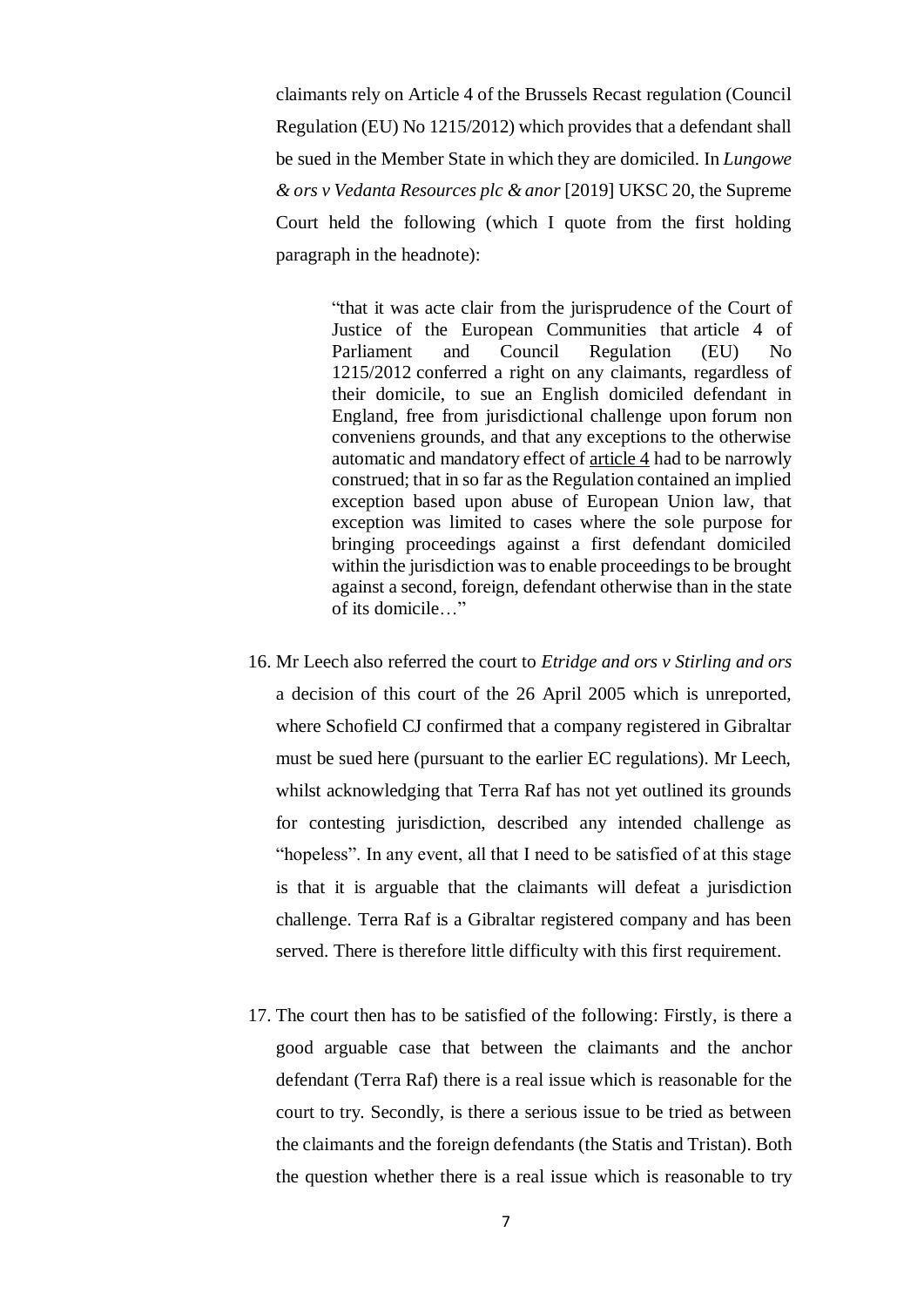between the claimants and the anchor defendant and the question whether there is a serious issue to be tried between the claimants and the foreign defendants, involve the application of the summary judgment test. As confirmed by the court in *Altimo*, there is no practical distinction in the wording of the questions. When it is considering whether it is reasonable to try the claim against the anchor defendant, the court must look at the claim against that defendant in isolation. As pointed out by Mr Leech, this does not however mean that the court ignores a claim which is based on a conspiracy between different defendants.

18. Thirdly, is there a good arguable case that the foreign defendants are necessary or proper parties to the claim. In *Altimo* Lord Collins stated as follows at paragraph 87:

> "… *the question whether D2 is a proper party is answered by asking: "supposing both parties had been within the jurisdiction would they both have been proper parties to the action?": Massey v Heynes & Co 21 QBD 330 , 338, per Lord Esher MR. D2 will be a proper party if the claims against D1 and D2 involve one investigation: Massey v Heynes & Co , p 338, per Lindley LJ; applied in Petroleo Brasiliero SA v Mellitus Shipping Inc (The Baltic Flame) [2001] 1 Lloyd's Rep 203 , para 33 and in Carvill America Inc v Camperdown UK Ltd [2005] 2 Lloyd's Rep 457 , para 48, where Clarke LJ also used, or approved, in this connection the expressions "closely bound up" and "a common thread": at paras 46, 49*."

19. Finally, is Gibraltar the appropriate place for the trial of the claim. Mr Leech submitted that a strong reason for answering this question in the affirmative is the fact that the claimants are entitled to bring the proceedings against Terra Raf here by virtue of the provisions of the Brussels Recast regulation. The alternative forums are Moldova, the British Virgin Islands or Kazakhstan. Subject to what the defendants may in due course say, neither of the first two has a closer connection to the case than Gibraltar. As to Kazakhstan, Mr Leech suggested that it would be very unlikely indeed that the defendants would choose that country for the litigation of this claim.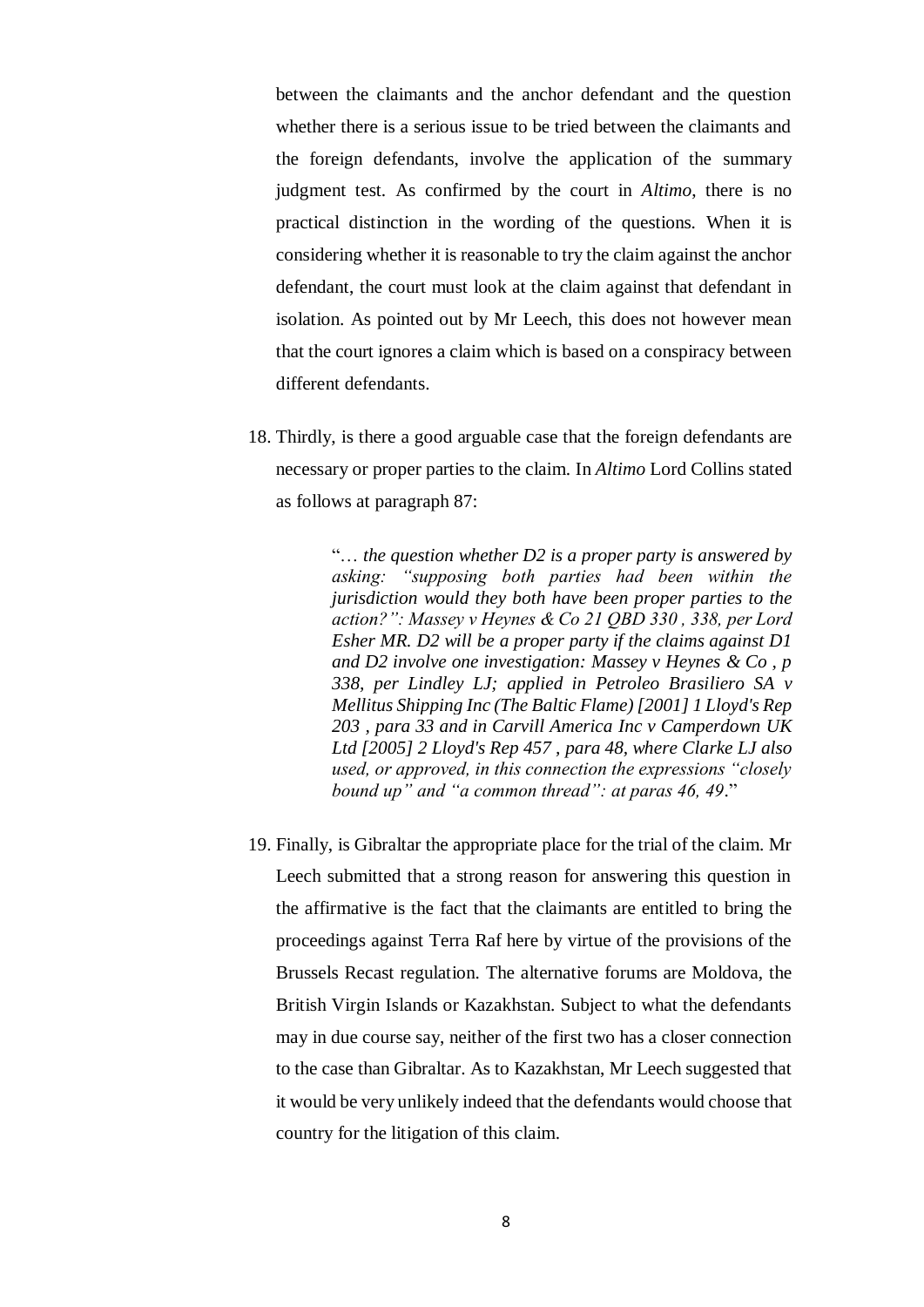20. Before I go on to consider these questions in relation to each of the four claims, I will look at the following: an application by the claimants to rely on expert evidence; the choice of law which applies to this case; and the nature of the causes of action relied on by the claimants.

#### **Expert evidence**

- 21. In order to enable this court to decide whether there is a serious issue to be tried, the claimants sought to rely on three reports pursuant to CPR rule 35.4. At the hearing I said that I would grant the claimants permission to rely on the reports and that my reasons for doing so would follow. The first report is by Sagidolla Baimurat of Bolashak Consulting Group. He provides expert evidence on the law of Kazakhstan. The second is by Kevin O'Gorman of Norton Rose Fulbright US LLP who gives expert evidence on New York law. The third is by Ian Clemmence of PwC who confirms the accuracy of the schedules to the particulars of claim and the volumes of oil supplied by TNG to Vitol.
- 22. Mr Leech submitted that the evidence of Messrs Baimurat and O'Gorman was necessary to determine the application. If the evidence is necessary then it meets the test in *British Airways PLC v Spencer* [2015] EWHC 2477 (Ch). Evidence of the law of Kazakhstan is necessary because the claimants need to satisfy the court that the torts complained of are actionable both in Gibraltar and in Kazakhstan. As to the law of New York, this is the law that governs the Tristan Trust Indenture - which is central to the claimant's claims. (The Tristan Trust indenture is a document dated the 20 December 2006 which governs the issue, placement and transfer of the Tristan loan notes.) Mr Clemmence does not strictly give expert evidence as it is simply evidence of fact that is contained in his report. He has however presented his report in the form of an expert's report. Accepting his evidence would obviate the need to go through the bank statements to decide whether the schedules to the particulars of claim are accurate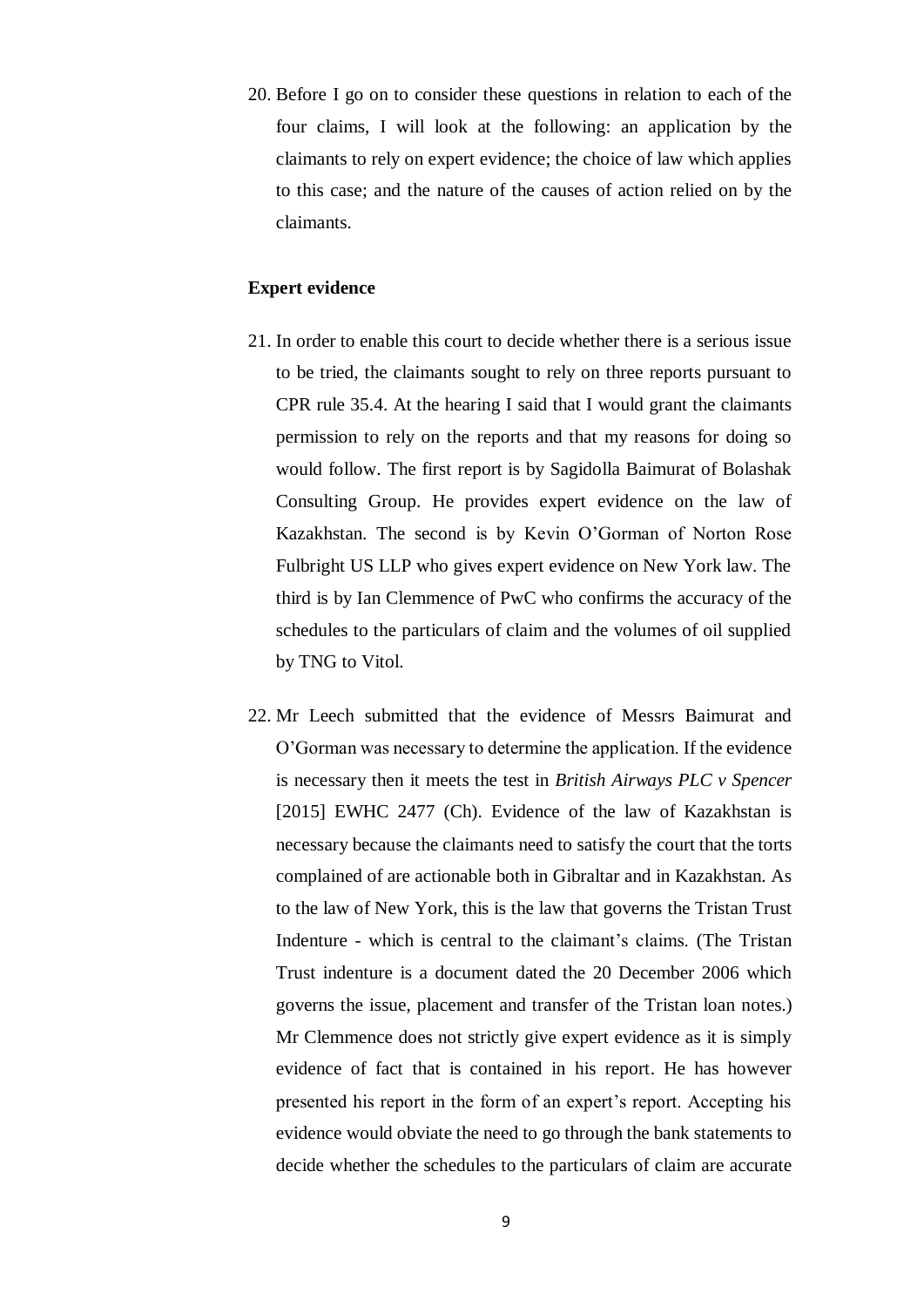(which would be required in order to determine whether there is a serious issue to be tried).

23. I agree with Mr Leech that the admission of these reports is necessary for the proper consideration of the application. I would add the following. As is highlighted by Mr Carrington in his first witness statement, none of the three experts are independent from the claimants. All the firms for which the experts work act for Kazakhstan in litigation related to the arbitration award. In the case of Bolashak Consulting Group, it also acts for the bankruptcy manager. This however is not an impediment to relying on the reports at this preliminary stage. I am satisfied that they have the relevant expertise.

### **Applicable Law**

24. The Rome II Regulation (Regulation (EC) 864/2007 of the European Parliament on the Law Applicable to Non-Contractual Obligations) applies to torts committed after the 11 January 2009. The claimants submit that it does not therefore apply to the first three claims because the events that gave rise to the damage occurred before that date. In respect of those claims, it is said that the common law rules prior to the enactment of the English Private International Law (Miscellaneous Provisions) Act 1995 apply. Mr Leech referred to *Red Sea Insurance Co Ltd v Bouygues SA* [1995] 1 AC 190 where the Privy Council held that the common law of England was that set out in Dicey & Morris Conflict of Laws  $12<sup>th</sup>$  Ed (1993) at rule 203. This is the following:

> "Rule  $203 - (1)$  As a general rule, an act done in a foreign country is a tort and actionable as such in England, only if it is both (a) actionable as a tort according to English law, or in other words is an act which, if done in England, would be a tort; and (b) actionable according to the law of the foreign country where it was done. (2) But a particular issue between the parties may be governed by the law of the country which, with respect to that issue, has the most significant relationship with the occurrence."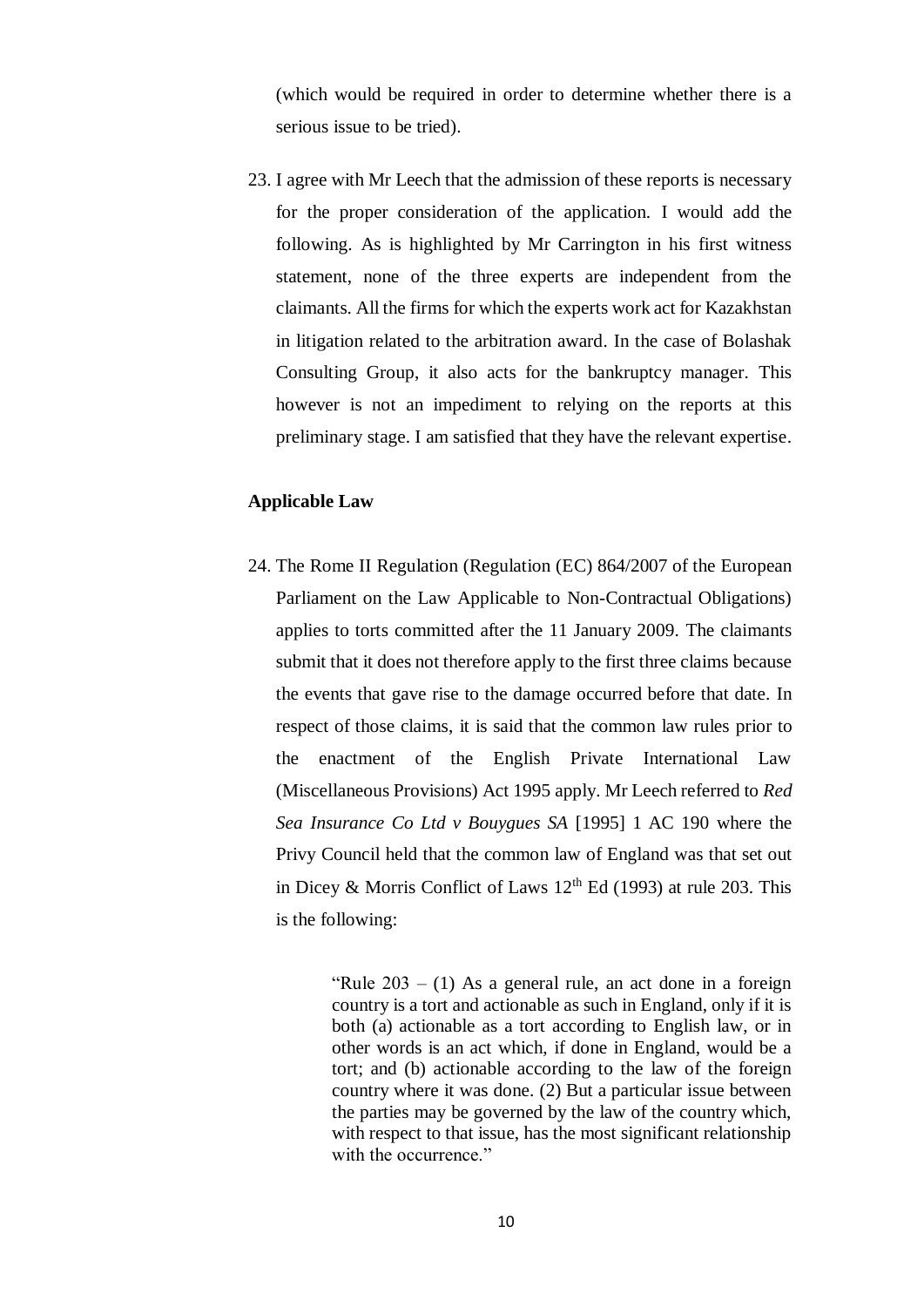In this application the claimants ask that I apply the double actionability rule and look at the laws of Gibraltar and Kazakhstan.

25. In relation to the fourth claim, the claimants say that the Rome II Regulation may apply. Depending on what facts are found at any eventual trial, the events giving rise to the damage may have occurred after the coming into force of the Regulation. In that case, Articles 4(1) and (3) of the Regulation would apply. These provide as follows:

> "(1) Unless otherwise provided for in this Regulation, the law applicable to a non-contractual obligation arising out of a tort/delict shall be the law of the country in which the damage occurs irrespective of the country in which the event giving rise to the damage occurred and irrespective of the country or countries in which the indirect consequences of that event occur.

…

(3) Where it is clear from all the circumstances of the case that the tort/delict is manifestly more closely connected with a country other than that indicated in paragraphs 1 or 2, the law of that other country shall apply. A manifestly closer connection with another country might be based in particular on a pre-existing relationship between the parties, such as a contract, that is closely connected with the tort/delict in question."

### **The applicable laws of Gibraltar**

- 26. In so far as the laws of Gibraltar are concerned, the claimants rely on three different torts. Deceit (fraudulent misrepresentation); causing loss by unlawful means; and unlawful means conspiracy. They also allege breach of contract. The torts of causing loss by unlawful means and unlawful means conspiracy require particular attention as they are not torts that are commonly advanced in claims before this court. The nature of the torts are set out in the following extracts.
- 27. The authors of Clerk & Lindsell on Torts  $(23^{rd}$  Edition), at paragraph 23-78, say the following about causing loss by unlawful means:

"In OBG Ltd v Allan [a 2007 case] the House of Lords both confirmed the existence of a tort of hitherto uncertain ambit which consists of one person using unlawful means with the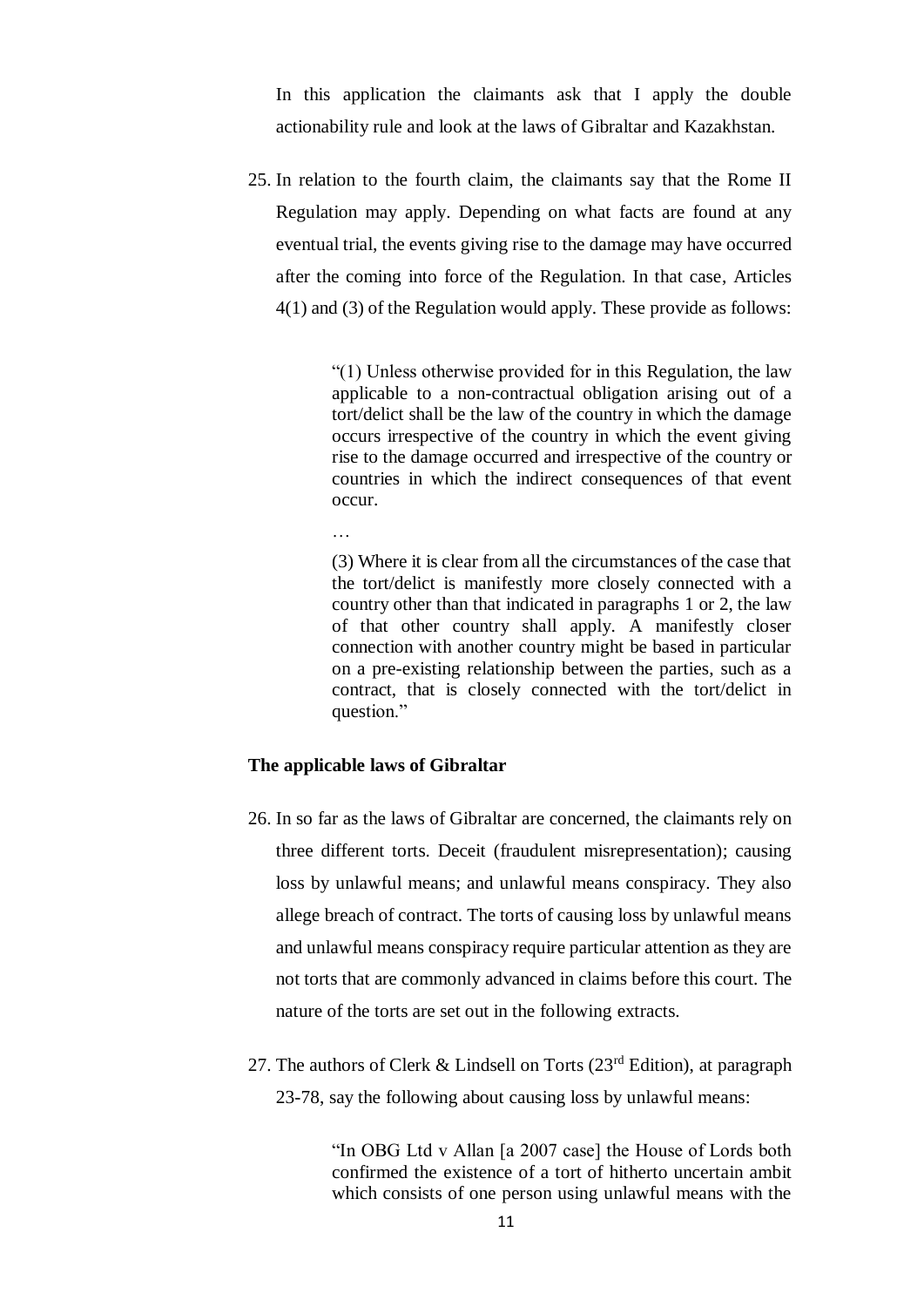intention and effect of causing damage to another and clarified some aspects of the liability."

The paragraph then continues:

"The key conditions of liability for causing loss by unlawful means, at least in situations where three parties are involved, are: (i) an intention to cause loss to the claimant, (ii) use of 'unlawful means' against a third party; and (iii) interference with that third party's freedom to deal with the claimant."

28. Mr Leech highlighted a passage in *OBG Ltd v Allan* [2008] 1 AC 1 at paragraph 49 where Lord Hoffman provided a relevant example of the tort:

> "In my opinion, and subject to one qualification, acts against a third party count as unlawful means only if they are actionable by that third party. The qualification is that they will also be unlawful means if the only reason why they are not actionable is because the third party has suffered no loss. In the case of intimidation, for example, the threat will usually give rise to no cause of action by the third party because he will have suffered no loss. If he submits to the threat, then, as the defendant intended, the claimant will have suffered loss instead. It is nevertheless unlawful means. But the threat must be to do something which *would* have been actionable if the third party had suffered loss. Likewise, in *National Phonograph Co Ltd v Edison-Bell Consolidated Phonograph Co Ltd* [1908] 1 Ch 335 the defendant intentionally caused loss to the plaintiff by fraudulently inducing a third party to act to the plaintiff's detriment. The fraud was unlawful means because it would have been actionable if the third party had suffered any loss, even though in the event it was the plaintiff who suffered. In this respect, procuring the actions of a third party by fraud (dolus) is obviously very similar to procuring them by intimidation (metus)."

It is said that the *National Phonograph* example closely resembles the allegations in this case.

29. As to unlawful means conspiracy, this was defined by the English Court of Appeal in *Kuwait Oil Tanker CO SAK v Al-Bader* (No 3) [2000] 2 All ER (Comm) 271 at paragraph 108: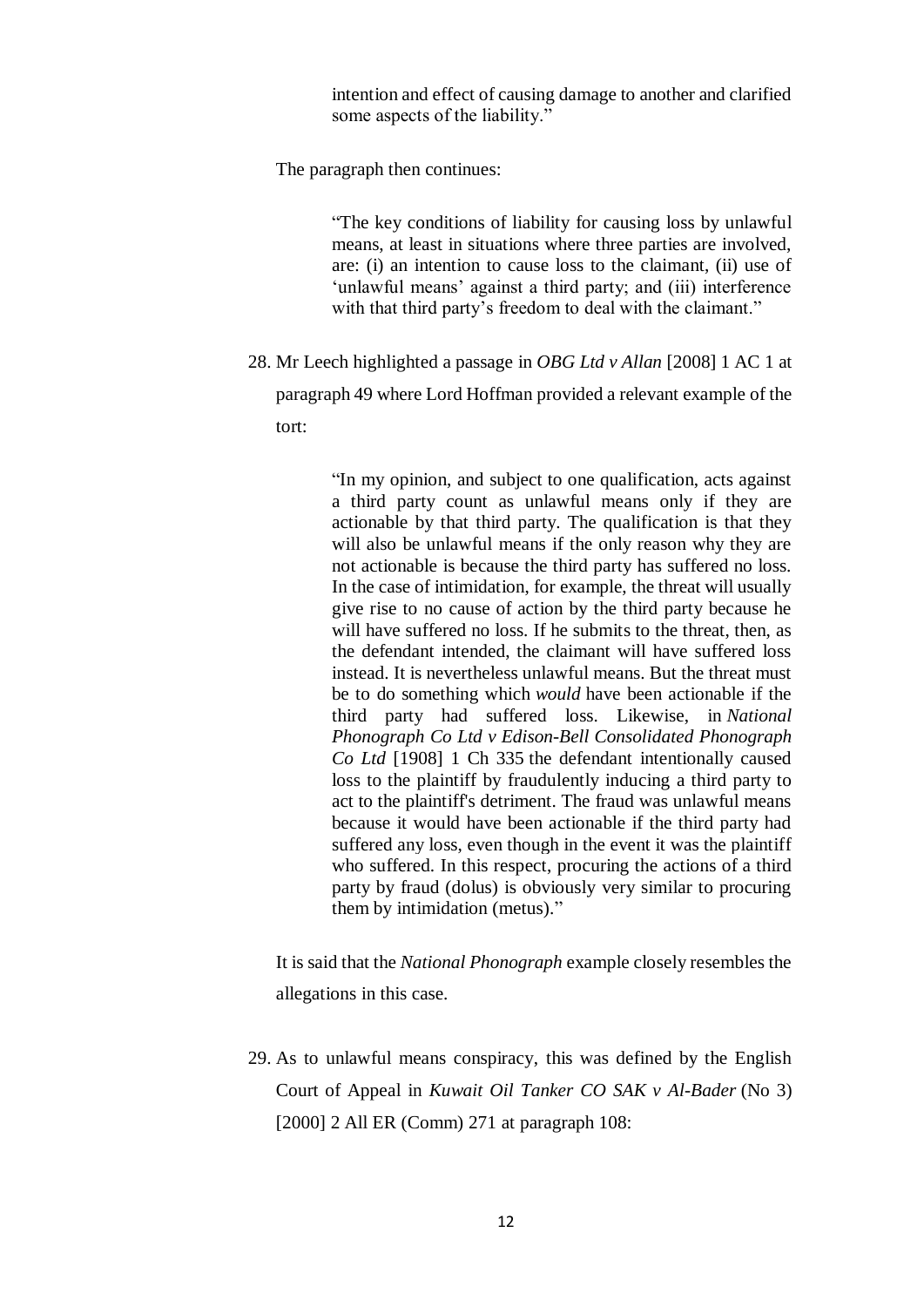"A conspiracy to injure by unlawful means is actionable where the claimant proves that he has suffered loss or damage as a result of unlawful action taken pursuant to a combination or agreement between the defendant and another person or persons to injure him by unlawful means, whether or not it is the predominant purpose of the defendant to do so."

### **The applicable laws of Kazakhstan**

- 30. The claimants rely on various Articles in the Civil Code of Kazakhstan. These have been translated into the English language. The report by Mr Baimurat confirms the accuracy of the translations, explains the effect of the relevant Articles and reaches conclusions based on the assumption that the facts contained in the particulars of claim are true. The Articles in the Civil Code being relied on are the following:
- 31. The first is Article 94. This relates to liabilities as between principal and subsidiary organisations. A principal organisation is defined in paragraph 1 as follows:

"A legal entity whose decisions may be determined by another legal entity (hereinafter referred to as the principal organisation) on the basis of the prevailing share of participation in the authorised capital or the contract concluded between them, or otherwise."

# It continues:

"The principal organisation, which in accordance with an agreement (or otherwise) with the subsidiary organisation has the right to give necessary instruction to the subsidiary company, shall bear secondary liability on the transactions which are concluded by the subsidiary company in accordance with such instructions."

32. Paragraph 3 also provides that a principal organisation may be liable as follows:

> "The participants of a subsidiary organisation shall have the right to demand from the principal organisation compensation for losses caused by its fault to the subsidiary organisation, unless it is otherwise established by legislative acts."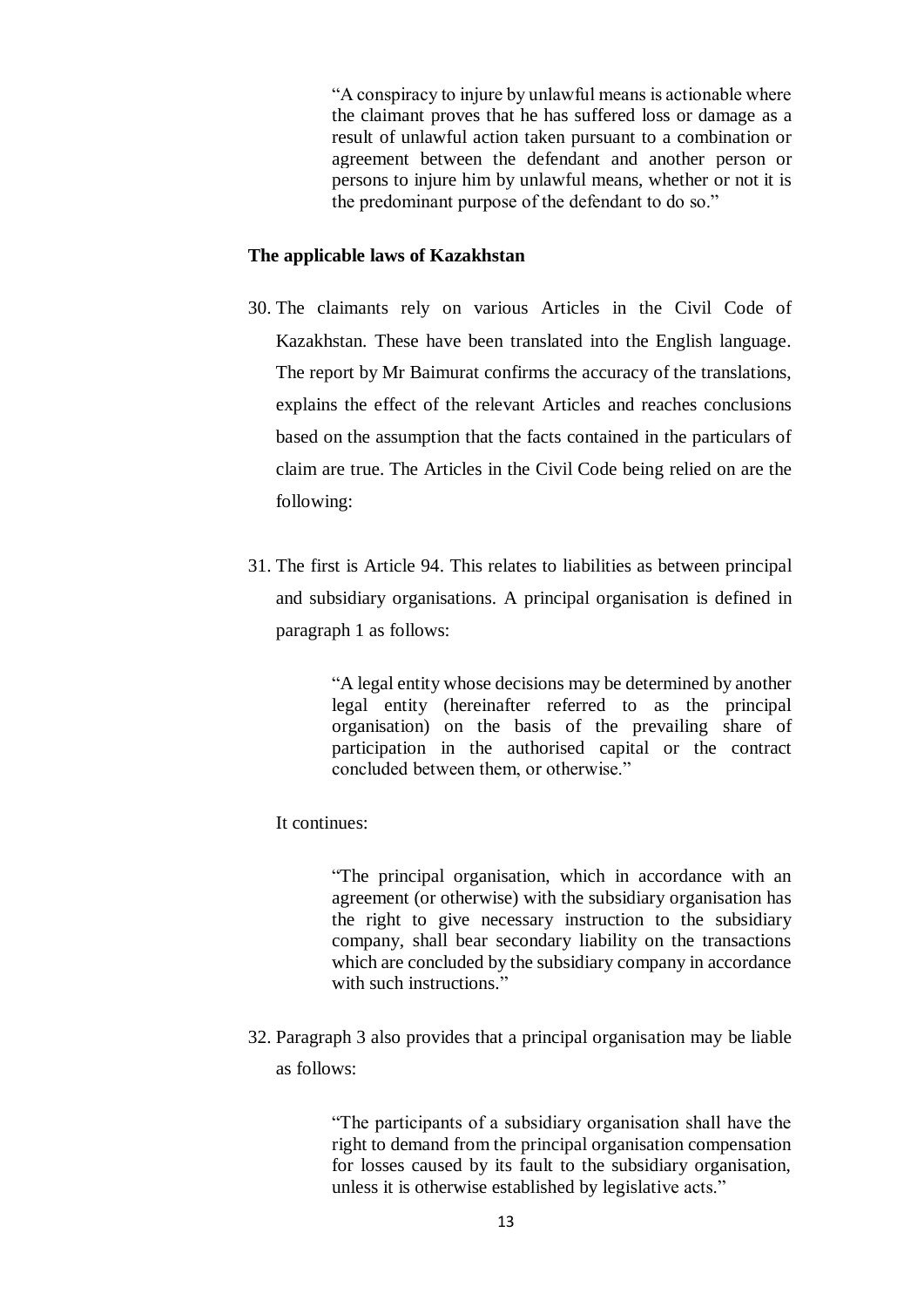- 33. (Mr Baimurat opines in his report that TNG was a subsidiary organisation for the purposes of Article 94 and Terra Raf was its principal organisation.)
- 34. The claimants also rely on Article 917 (headed 'General Basis of Liability For Causing Harm') and Article 932 (headed 'Liability for Jointly Caused Damage') both of which impose liability for civil wrongs. The wording of these Articles is said to be as follows:

### Article 917

"Harm (property and (or) non-property), caused by illegal actions (inaction) to the property or non-property rights and benefits of citizens and legal entities shall be compensated by the person, who caused the damage, in full."

### Article 932

"The persons who jointly caused damage shall be liable to the injured party jointly and severally. Based on the application of the injured party and in his/her interests, the court may hold the persons who jointly caused harm, severally liable."

35. Finally, the Claimants also rely on the law of unjust enrichment contained in Articles 953 to 958. In particular, Mr Baimurat says the following about Article 953:

> "Article 953 provides that a person who without grounds established by legislation or transaction acquires property, is unjustly enriched at the expense of the victim and shall be obliged to return the property unjustly acquired."

- 36. Mr Leech presented his case on the basis that it was unnecessary to consider unjust enrichment if I am satisfied that the claims against the defendants under Articles 917 and 932 are arguable.
- 37. In respect of each of the four claims Mr Leech took me to the four questions that have to be considered on an application for permission to serve out of the jurisdiction as discussed at paragraphs 17 to 19 above. In doing so, he referred to some of the salient parts of the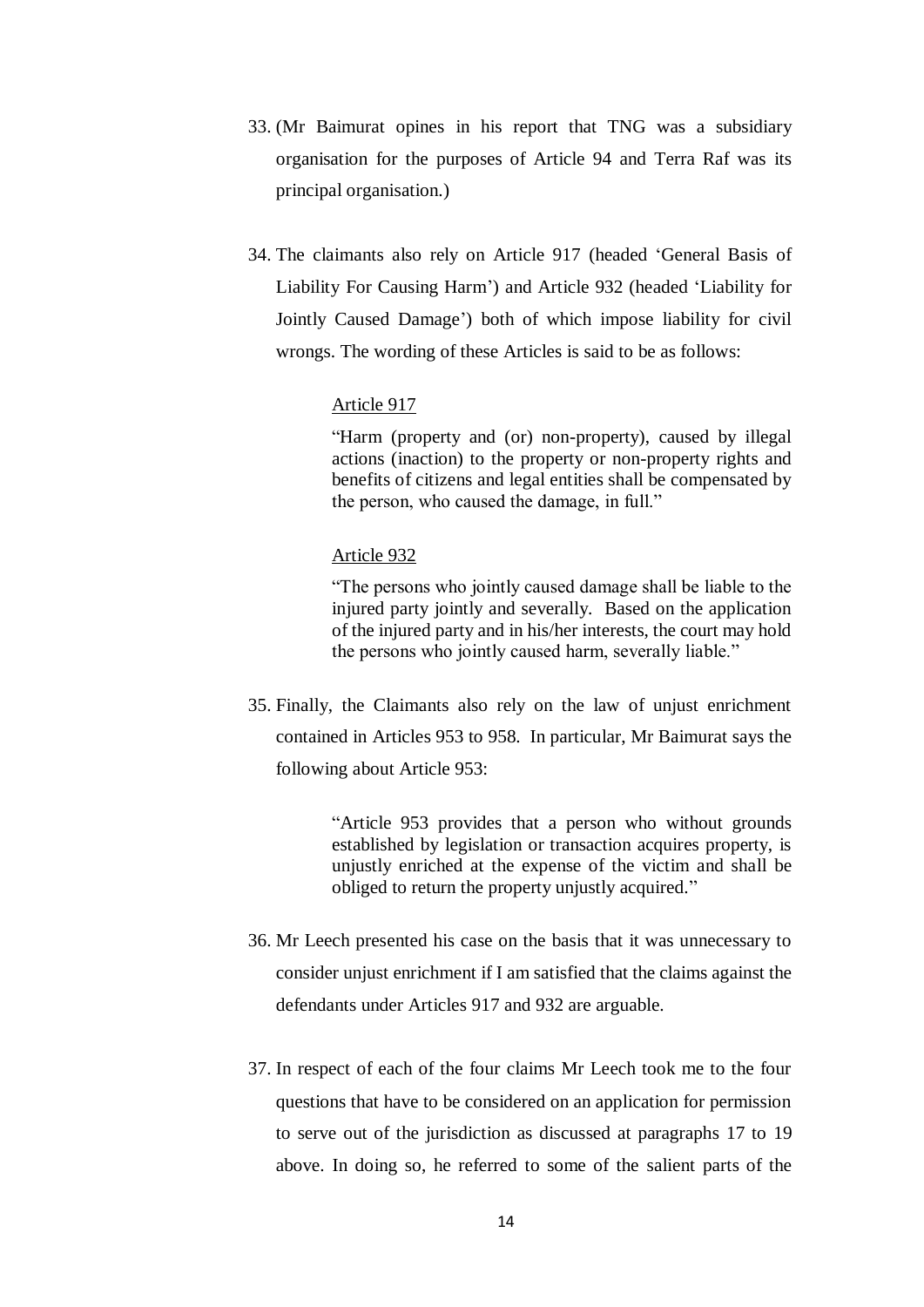evidence in the case which he considered would be sufficient to meet the threshold requirement for this application. It is not of course my role in this application to come to any final conclusions on the evidence.

### **The first claim**

- 38. In relation to the first claim the claimants rely on fraudulent misrepresentation, unlawful interference, and unlawful means conspiracy under the laws of Gibraltar. They also say that the claim is actionable under Articles 94, 917 and 932 of the Civil Code of Kazakhstan.
- 39. Central to this part of the claim are the representations said to have been made in the Tristan Circular. At page 52 the following representations are made:

"Tristan Oil intends to use \$76.0 million from the net proceeds of this Note Offering to make a loan to Terra Raf, at an interest rate of 0%. Terra Raf intends to use \$70.0 million of the proceeds from this loan to repay \$35.0 million of accounts payable to each of TNG and KPM with respect to sales of oil and condensate"

- 40. The claimants say that on the 8 January 2007 Tristan transferred US \$70m into Terra Raf's account but instead of paying US \$35m to each of TNG and KPM, Terra Raf transferred the funds to other companies controlled by the Statis. I was taken by Mr Leech to the relevant bank statements at the hearing.
- 41. The particulars of claim (at paragraph 26) assert that the Tristan Circular was published on behalf of Tristan as the issuer and TNG, KPM and Terra Raf as recipients of the issue. I can see from the face of the document that it is made by Tristan, KPM and TNG. It does of course refer to Terra Raf and clearly at page 52 refers to what Terra Raf intends to do with the funds it is to receive, but it does not, as far as I can see, purport that it is made on behalf of Terra Raf. Be that as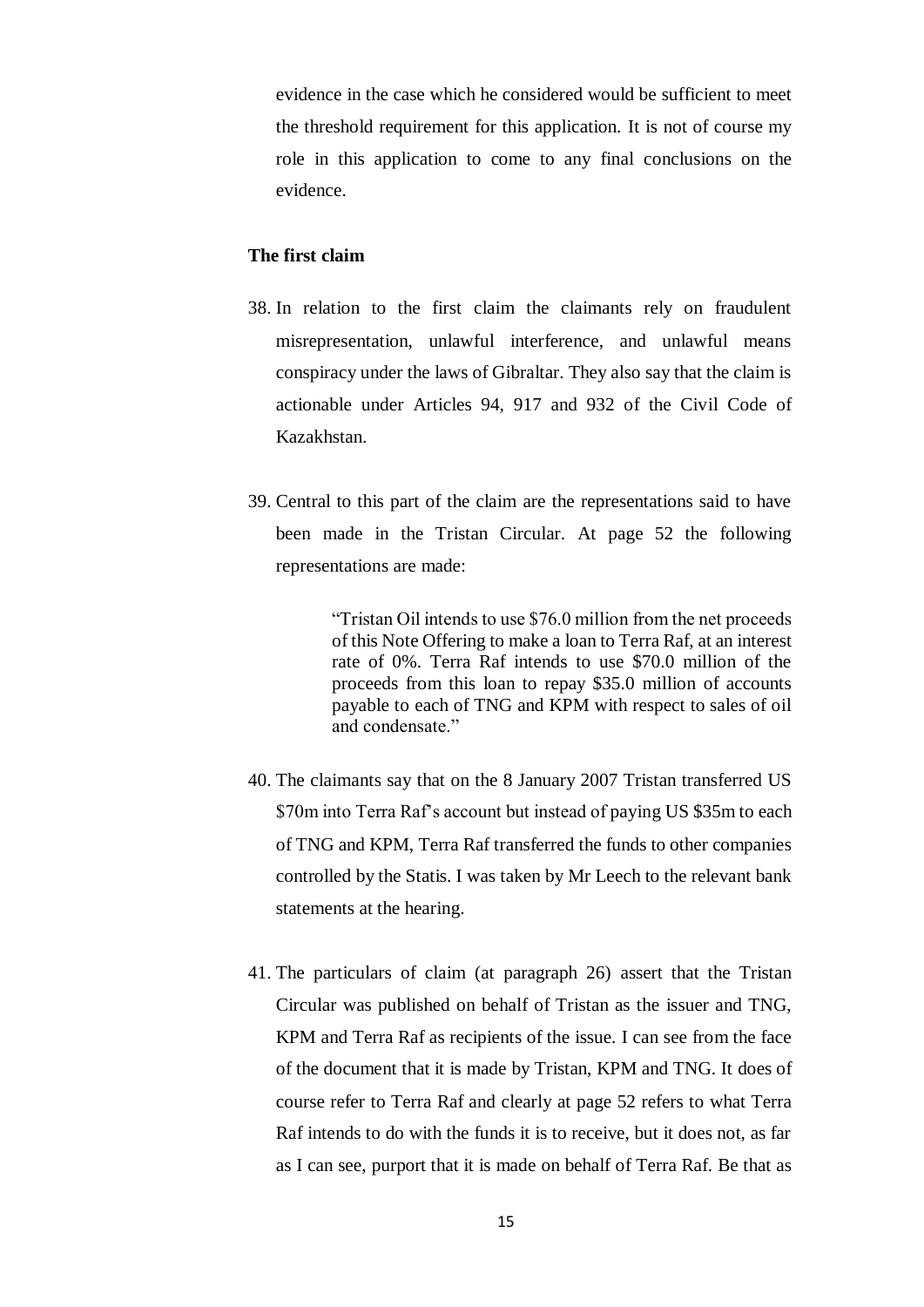it may, Terra Raf is TNG's principal and AS controlled both companies.

- 42. A representation was made to the loan note holders that the sum of US \$76m would be provided to Terra Raf so that it could, inter alia, pay the sum US \$35m to TNG. Terra Raf received the funds on the 8 January 2007, but then transferred the funds to other companies controlled by the Statis for their interests in South Sudan. This left TNG liable to repay the US \$35m to the note holders.
- 43. In my judgment, on the material presently before me, the claimants have a real prospect of success in this claim between the claimants and Terra Raf. The assertion that the representation made by or on behalf of Terra Raf was a fraudulent representation is not fanciful. The same applies to the allegation that this amounted to causing loss by unlawful means and unlawful means conspiracy.
- 44. The claimants also say that these transactions were a breach of the Tristan Trust indenture. Section 4.12 imposed a restriction not to make a payment in excess of US \$10m to any affiliate unless certain requirements were met. One of the requirements was that a fairness opinion needed to be obtained from "*an accounting, appraisal or investment banking firm of national standing*." It is said that this was necessary in relation to the payment of US \$70m to Terra Raf because the funds were not applied as per the representation in the Tristan Circular but were instead channelled to other affiliated companies. Mr O'Gorman confirms in his report that as a matter of New York law, the payment by Tristan to Terra Raf was in breach of the Tristan Trust Indenture – assuming that the facts alleged are true.
- 45. Mr Leech submitted that for the purposes of the double actionability rule, the law of Kazakhstan also applies because what matters is where the claimant suffered damage and not where the inducement took place. TNG suffered the damage in Kazakhstan and not wherever the Tristan Circular representations were made. He relied on *Metall Und*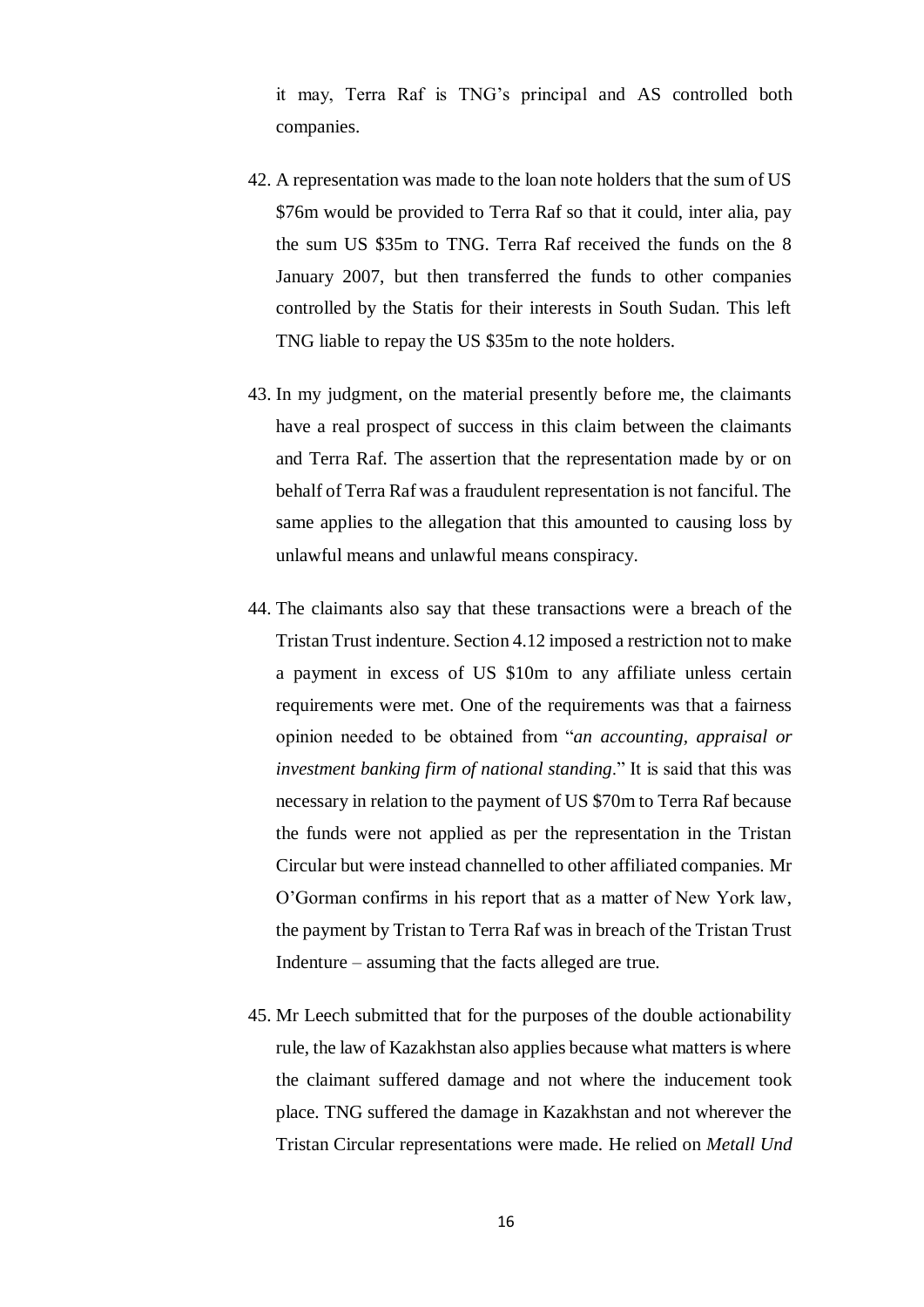page 446 of his judgment Slade LJ said:

"The damage which M.  $& R$ . suffered as a result of the trading contract breaches was, in our view, suffered in London: M. & R. did not receive the ledger credit payment which should have been made in London, did not receive the warrants which should have been delivered in London and suffered the detrimental closing out of their accounts in London. Similarly, it appears to us that the damage caused to M.  $& R.$  by the compromise agreement breach was suffered in London since security which should have been available to M. & R. in London was (it is said) wrongly charged in London and paid out of London.

If the acts of inducement alleged are viewed in isolation, the torts alleged here in our judgment, would, be properly regarded as, in substance, torts committed in New York. We do not think the acts inducing the compromise agreement breach would displace that conclusion. But if, as we have concluded, the question is where as a matter of substance the torts were committed, the matter must be looked at more broadly, taking account of the breaches (particularly the effective breaches) induced and the resulting damage. On this approach we conclude that as a matter of substance the torts were committed in London."

- 46. Mr Baimurat confirms in his report that if the facts alleged are true, then the claim against Terra Raf is actionable under Articles 94, 917 and 932 of the Civil Code of Kazakhstan.
- 47. On the question whether it is reasonable to try the claim against Terra Raf, the claimants say that a claim for US \$35m is a substantial claim. Undoubtedly, that is so. The latest balance sheet for Terra Raf signed by the Statis and dated the 31 March 2020 (filed at Companies House in Gibraltar on the 10 June 2020) shows assets of £88m. It also shows that it has liabilities of £88m. There is, however, no information as to what those assets or liabilities may be. Mr Leech submitted that for the purposes of this application the court is entitled to proceed on the basis that there are substantial assets. I agree. Until we have further information as to the nature of the liabilities, Terra Raf appears to have substantial assets from which to meet any judgment. It is also said that if the award becomes enforceable then any judgment in this claim can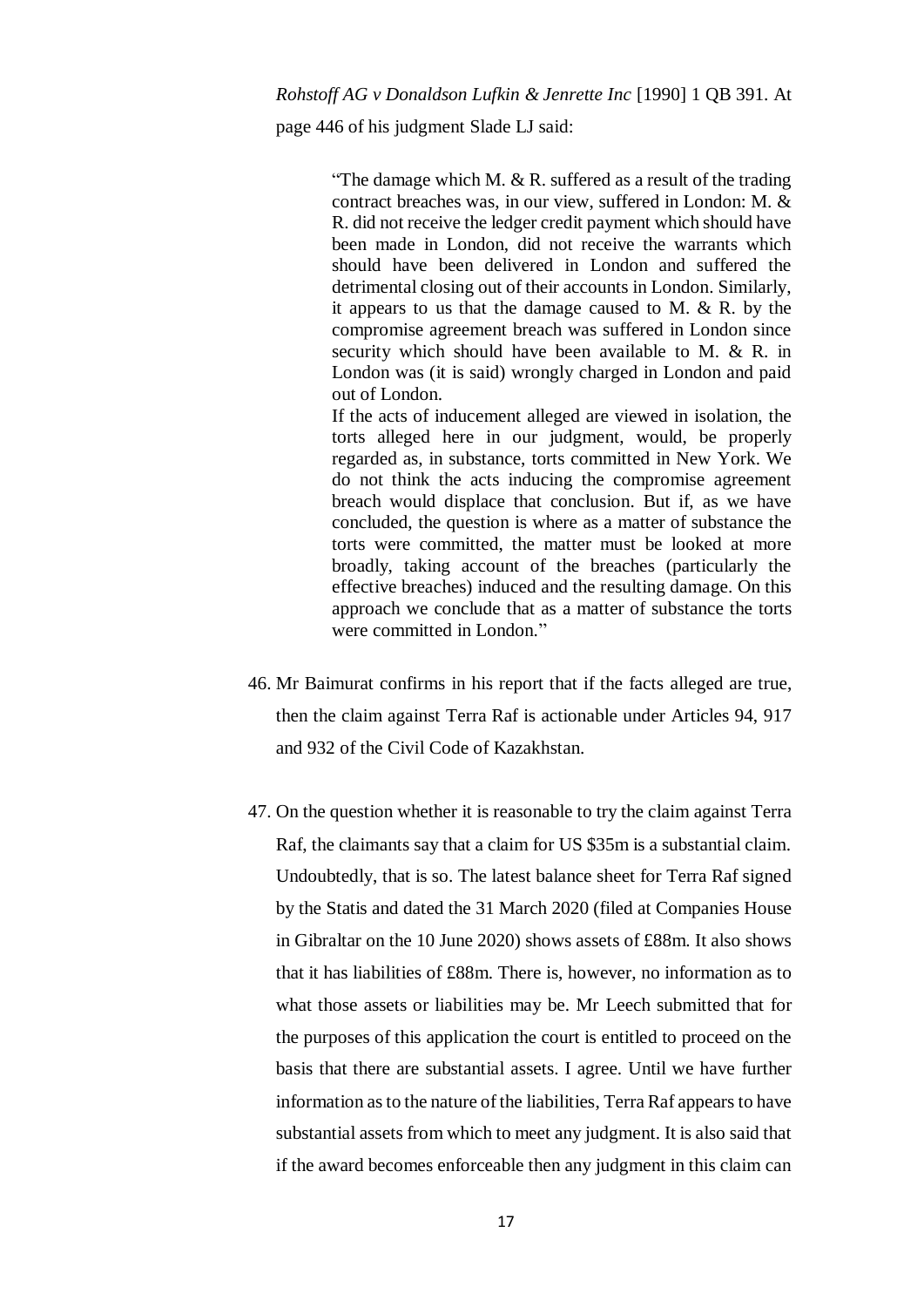be enforced against Terra Raf's right to the award. It seems to me that it is certainly reasonable for the claim against Terra Raf to be tried.

- 48. Is there a serious issue to be tried between the claimants and the Statis and Tristan in relation to this first claim? The claimants say that if I am satisfied that there is a real prospect of success in the claim against Terra Raf that I can easily be satisfied that the same is the case with the other defendants. I agree that this is so. The Statis are the Directors and shareholders of Terra Raf. (TNG is wholly owned by Terra Raf.) It appears from the evidence produced by the claimants that the Statis control all the relevant bank accounts involved in the transactions. Furthermore, AS is Tristan's CEO and Chairman. He is its sole shareholder.
- 49. Are they necessary or proper parties? If the Statis and Tristan had been in the jurisdiction, then there is a good arguable case that the claim against all the defendants would have involved one single investigation. They are all closely bound in the alleged facts.
- 50. Finally, is Gibraltar the proper place to bring the claim? The claimants say that it is because they are entitled to bring a claim against Terra Raf in Gibraltar, as it is a company that is incorporated here. The Statis have chosen this jurisdiction to incorporate their business and regulate their affairs. It is submitted that the Statis' conduct as directors of Terra Raf is central to all four claims. Subject to any submissions that in due course may be made by the defendants, I agree with the claimants that Gibraltar is the appropriate forum for the trial of the dispute. This reasoning of course applies to all four claims.

# **The second claim**

51. The payments made to Perkwood, which were ostensibly made for the purchase of equipment for the liquefied petroleum gas plant, are said to have been made in breach of the Tristan Trust Indenture. The claimants also claim fraudulent misrepresentation, unlawful interference and conspiracy under the laws of Gibraltar.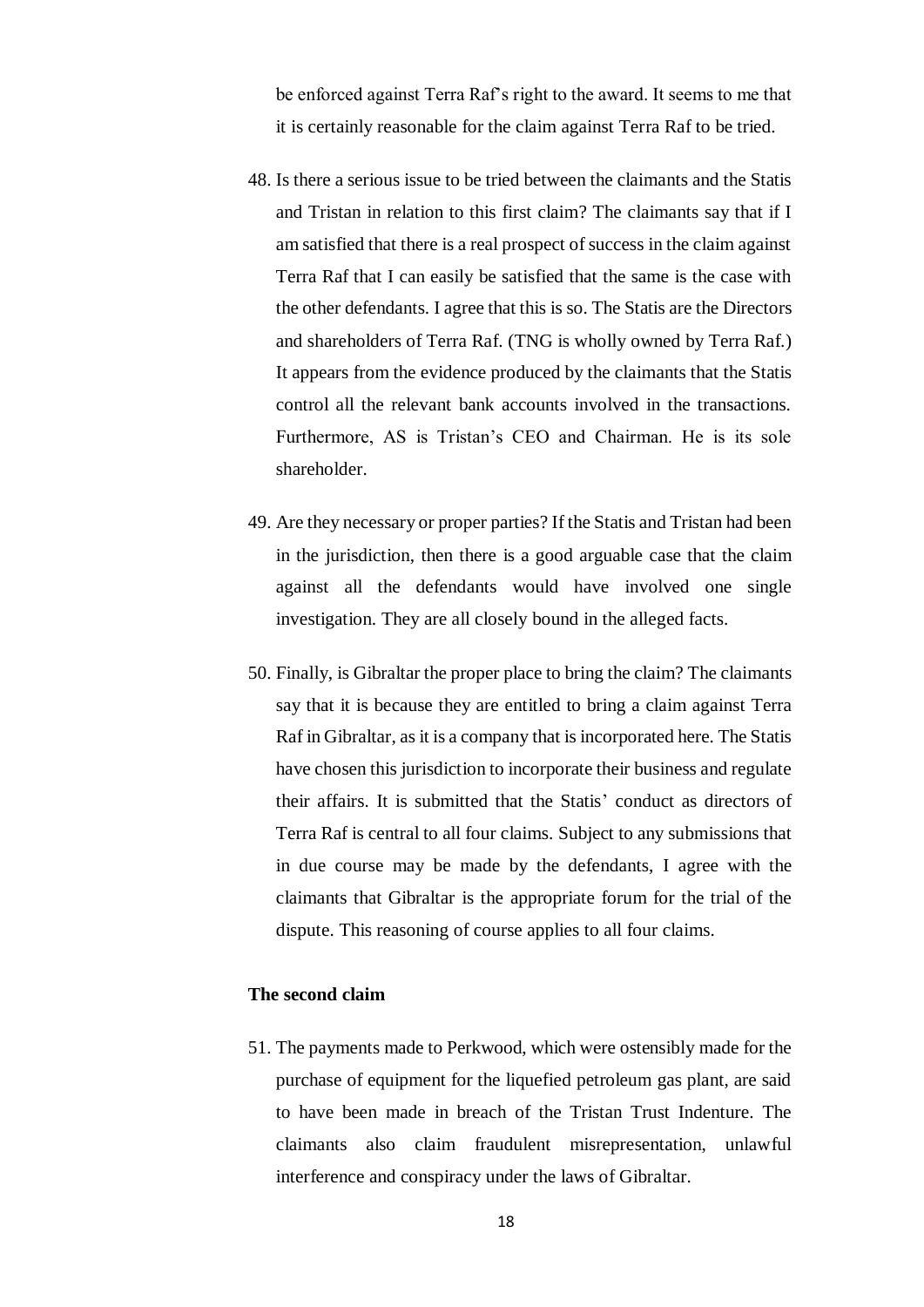- 52. The contract with the supplier of the equipment was entered into by Azalia LLC ("Azalia"), a company incorporated in Russia and controlled by AS. The claimants say that between March 2006 and April 2009, TNG made payments totalling US \$96m and  $664m$  to Perkwood. Funds were then channelled into companies controlled by the Statis including Azalia and Terra Raf. Azalia paid the supplier of the equipment the sums of  $\epsilon$ 27m and £17,160. It is alleged that the Statis misappropriated the remaining funds, part of which was employed in the construction of a castle in Moldova.
- 53. The claimants say that the payments made by TNG to Perkwood after the 20 December 2006 were made in breach of the Tristan Trust Indenture because they involved payments to an affiliate company. No certificate by the officers of the company required by clause  $4.12(a)(2)(A)$  or the fairness certificate required by clause 4.12(a)(2)(B) were produced. Mr O'Gorman confirms in his report that if the facts set out in the particulars of claim are true, then the payments made to Perkwood by TNG after that date were affiliate transactions.
- 54. The claimants also say that Tristan and AS made false representations in a series of letters to Tristan's auditors KPMG. The Tristan Trust indenture required Tristan, TNG and KPM to provide representation letters to KPMG. An appendix to each letter sets out a list of related companies. In the copies of the letters that the claimants have, Perkwood is not included in the list, despite this company being controlled by AS. This was unlawful interference because the false representations caused loss to TNG. Had the auditors been advised of the relationship between Perkwood and the other parties, then the payments would have been questioned. The same basis is pleaded for claiming unlawful means conspiracy.
- 55. Terra Raf did not make the false representations itself. However, it is only as Director and shareholder of Terra Raf that the Statis could give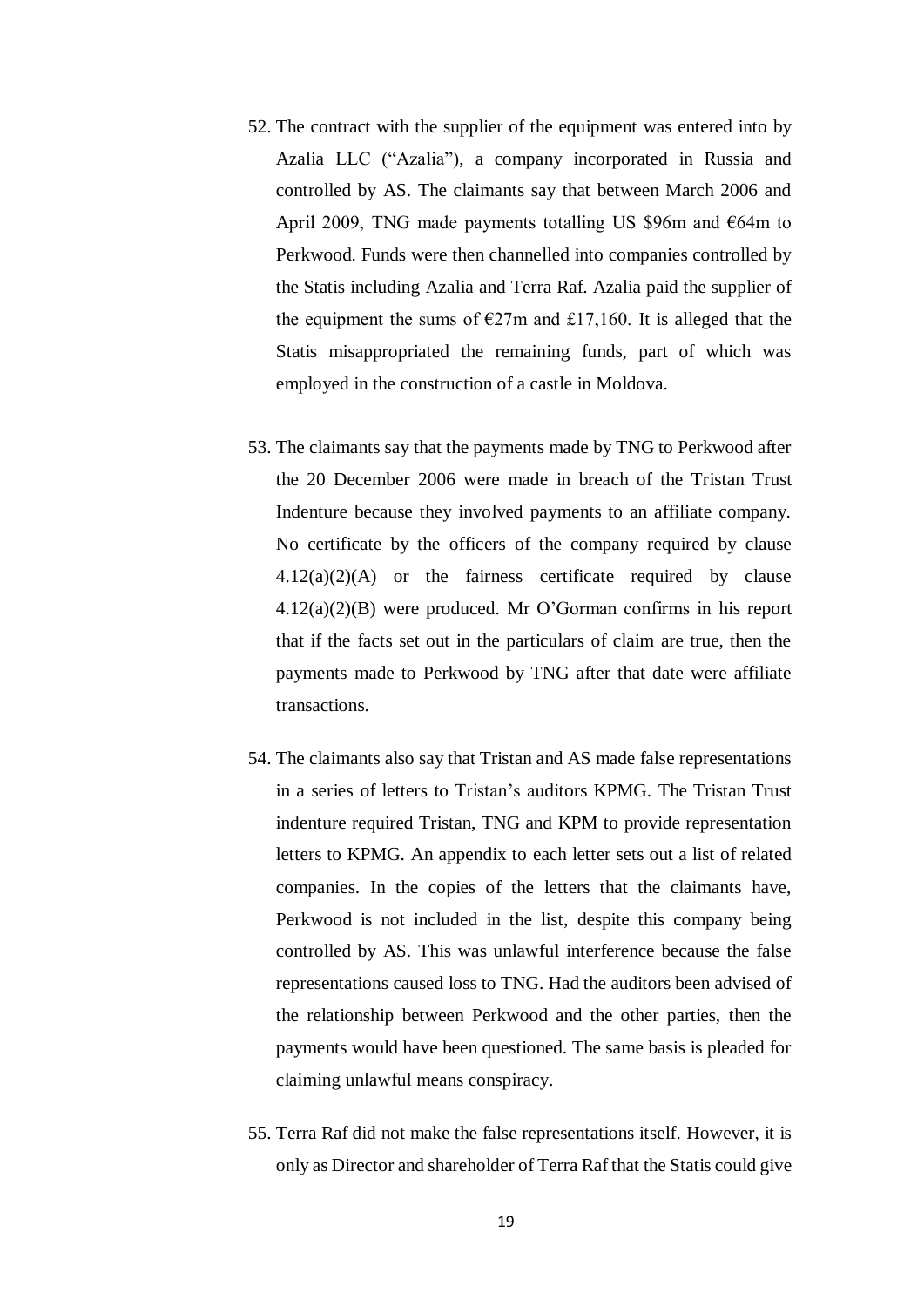instructions to TNG to enter into contracts and/or make payments to Perkwood and the other related companies. Furthermore, Terra Raf received funds from the payments made to Perkwood.

- 56. TNG suffered the loss when it made the payments to Perkwood. The funds came out of its bank account in Kazakhstan. The laws of Kazakhstan therefore apply. Mr Baimurat confirms in his report that assuming the facts alleged are correct, this claim against Terra Raf is actionable under Articles 94, 917 and 032 of the Civil Code of Kazakhstan.
- 57. I am therefore satisfied that the claimants have a real prospect of success against Terra Raf in relation to the second claim.
- 58. This is also a large claim against Terra Raf for approximately US \$86m. It would therefore be reasonable to try it. For the reasons given in relation to the first claim, namely the relationship between the defendants, I am also satisfied that there is a real prospect of success against the second, third and fourth defendants. They are necessary or proper parties to this claim.

## **The third claim**

59. The third claim concerns the sale of oil and gas to the Dutch company Vitol. As has been explained above, the sale of the products was done via intermediary companies all owned by the Statis, including Terra Raf. Vitol made payments of approximately US \$665m but only approximately US \$437m was paid to TNG. It is said that Terra Raf retained the sum of US \$112m from the amounts received from Vitol. The claimants say that the contracts with the intermediaries were all sham contracts and that there was no justification for TNG to sell the oil and gas via intermediaries at such a low price. The claimants point to the fact that the Statis would have known exactly what Vitol were paying for the products.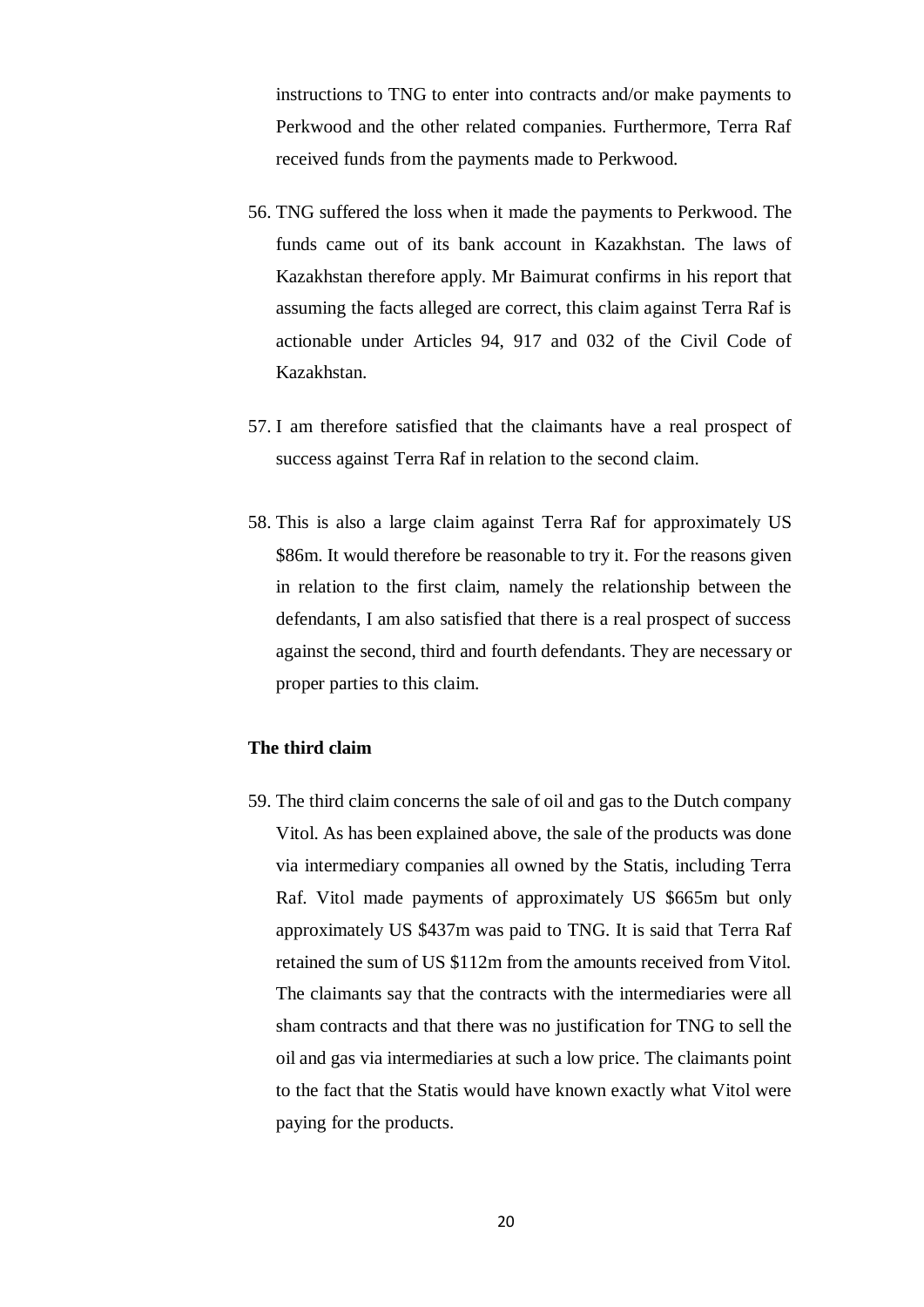60. In TNG's audited financial statements for the year ended 31 December 2007, TNG reported that the prices being paid on these transactions were market rates. If the facts alleged by the claimants are true, this would be a false statement. Selling TNG's assets at less than market value would be a breach of clause 4.1 of the Tristan Trust indenture which inter alia reads:

> "(a)… [TNG] will not consummate an Asset Sale unless (1) [TNG] receives consideration at the time of the Asset Sale at least equal to the Fair Market Value of the assets or Equity Interests issued or sold or otherwise disposed of*…*."

- 61. The evidence of New York law supports the claimants' assertion that the sale by TNG was not at fair market value. Furthermore, the Tristan Trust Indenture was breached in that the sales, which exceeded US \$10m, were to affiliates and no officers' certificates or fairness opinions were obtained.
- 62. It is also said that AS certified that Tristan had observed the covenants in the Tristan Trust Indenture for the relevant years. AS must have known that to be false as he was controlling the transactions between TNG and the affiliates. These false representations were made to TNG's auditors KPMG and caused loss by unlawful means.
- 63. It is alleged that Terra Raf formed part of this conspiracy to cause loss to TNG. Of course, this part of the claim includes the fact that Terra Raf received and allegedly misappropriated significant sums from that paid by Vitol. In my judgment, the claimants have a real prospect of success against Terra Raf in relation to this third claim. If the facts alleged are true, there appears to be no justification for the sale by TNG to the affiliates at the markedly lower prices.
- 64. TNG suffered the loss in Kazakhstan. It should have received monies that it was entitled to into its account in Kazakhstan. Mr Baimurat confirms that the claim is actionable against Terra Raf under Articles 94, 917 and 932 of the Civil Code of Kazakhstan.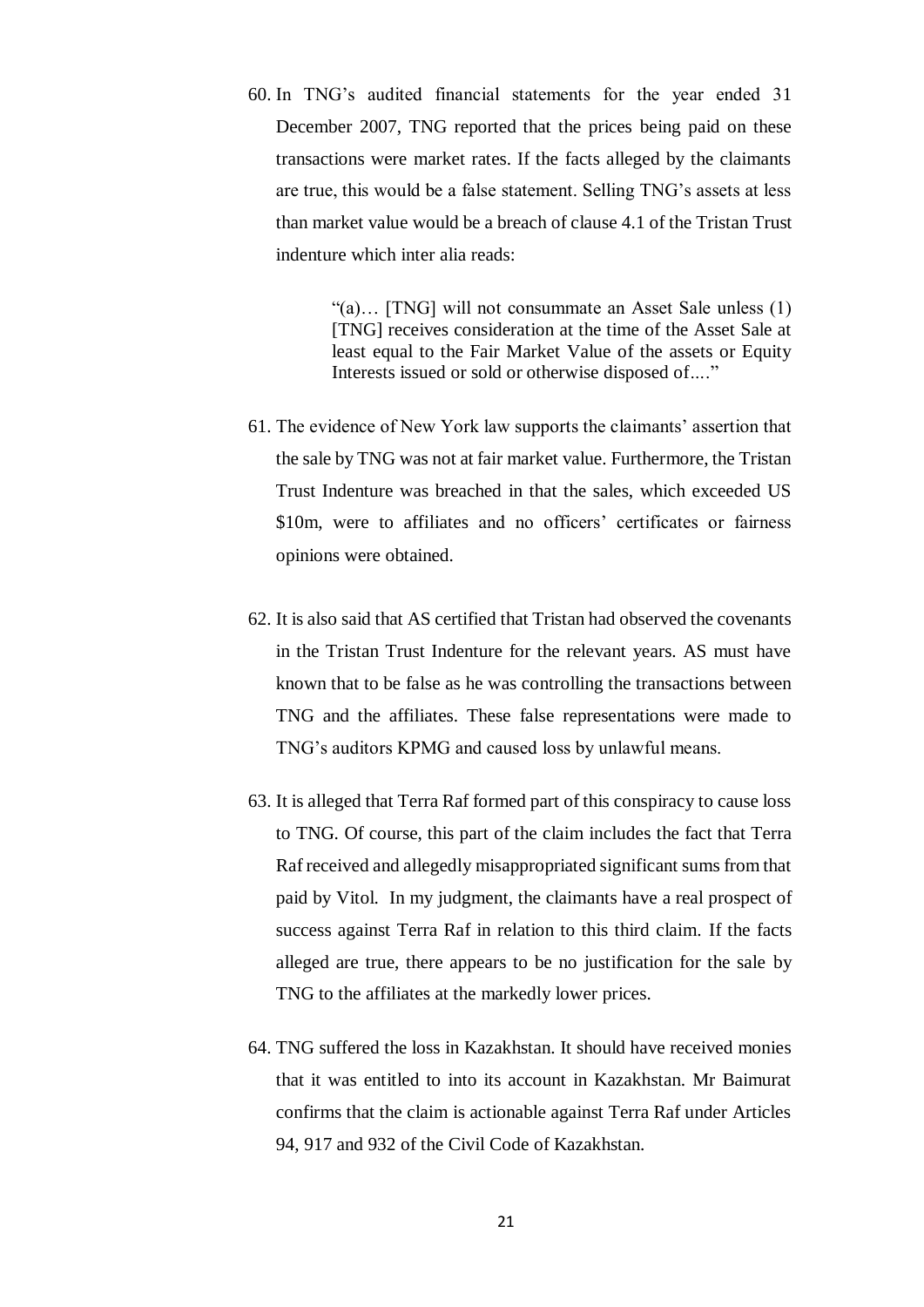65. Like with the previous claims, it is reasonable to try the claim, the prospects of success are realistic as against the second, third and fourth defendants and they are all necessary and proper parties to the claim.

### **The fourth claim**

- 66. The Statis borrowed funds to purchase a further issue of Tristan loan notes. For a price of US \$30m they purchased notes with a face value of US \$111.11m. The notes were issued to Laren. The claimants allege that the evidence shows that the Statis' intention was to sell TNG and KPM. Had the sale gone through, it would have triggered the repayment of the Tristan loan notes and this would have netted them a profit of approximately US \$80m. In the event, the sale did not materialise but TNG retained a liability to repay the amount of US \$111m as it guaranteed the loan notes.
- 67. In the public announcement regarding the issue of the loan notes, Tristan fraudulently stated that Laren was owned by a charitable trust. Further, in a representation letter dated 25 August 2009 to KPMG, AS falsely stated that Laren was not a related party to Tristan. AS controlled both companies. These alleged fraudulent misrepresentations caused loss to TNG because it assumed the liability to repay the new loan notes. Mr Leech accepted that Terra Raf's involvement in this claim was far less than in the first three claims. However, it is said for the claimants that Terra Raf was a party to this conspiracy because the instructions to TNG to enter into the guarantee arrangements would have been made by AS or the Statis through Terra Raf.
- 68. As an affiliate transaction, this also breached the Tristan Trust indenture. It seems to me that the claimants' claim for that breach of contract has a real prospect of success as do their claims for causing loss by unlawful means and unlawful means conspiracy.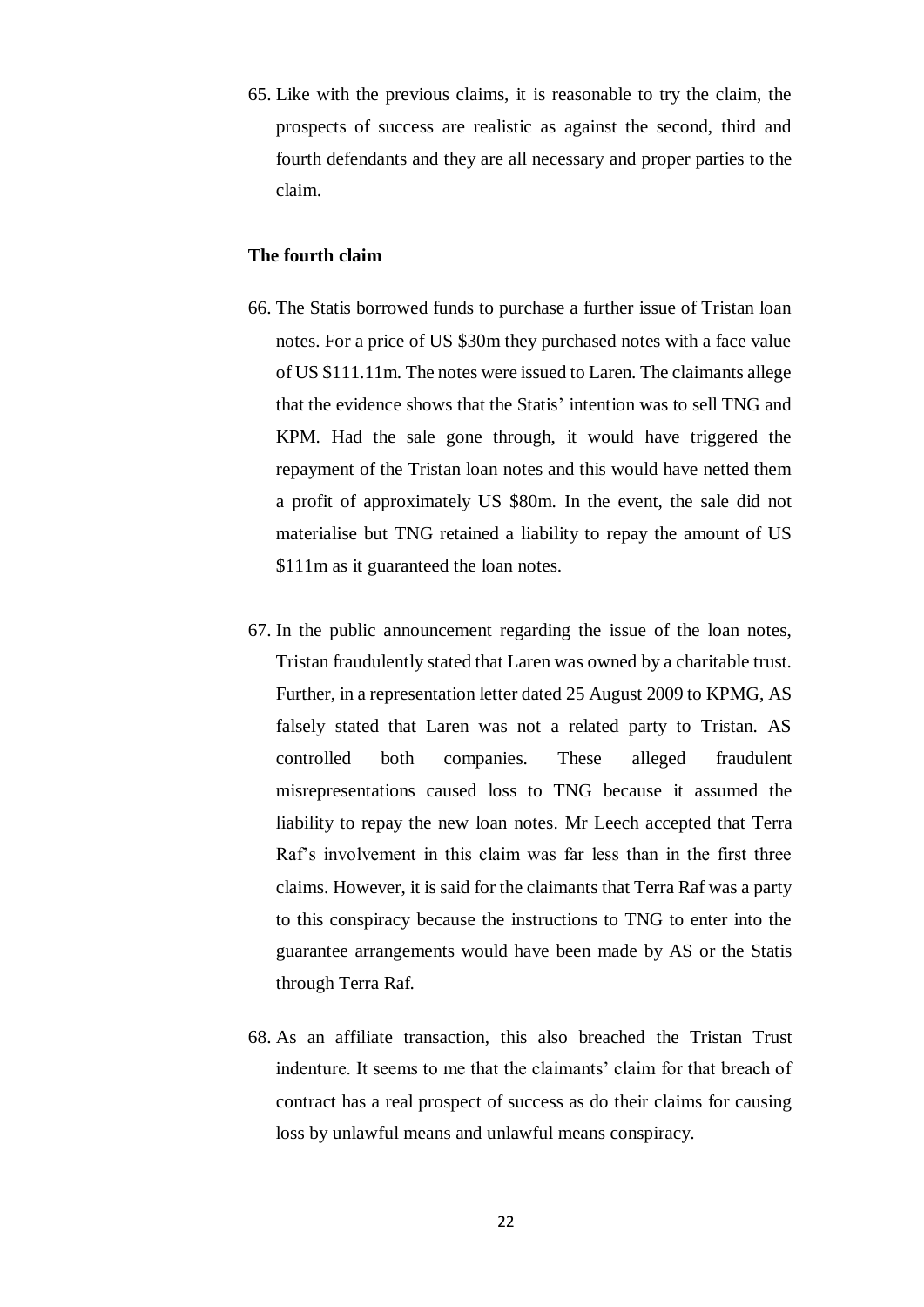- 69. In relation to this claim Mr Leech pointed out that it is difficult to identify where the substance of the torts was committed. The documents relating to the Larens Scheme contained exclusive jurisdiction clauses conferring jurisdiction on the courts of England; it is not possible to say where the documents were executed; no place of performance was specified; and payment was to be made in the British Virgin Islands. However, he submitted that it was not the claimants' obligation to try and second guess what the defendants may seek to argue regarding what law should apply to the claim. The claimants' position is that the exception to the double actionability rule applies (as set out in *Dicey & Morris* rule 203(2)) in that this claim should be governed by the law of the country with which it is "manifestly more closely connected". I agree that there is a real prospect of successfully arguing that this should be either Gibraltar or Kazakhstan. If the law of Kazakhstan applies, again Mr Baimurat confirms that the claim against Terra Raf would be actionable under Articles 94, 917 and 932 of the Civil Code of Kazakhstan.
- 70. This is a substantial claim. For the reasons given in relation to the other claims, I also find that it is reasonable to try the claim, there are real prospects of success against the second, third and fourth defendants and they are necessary and proper parties.

### **Gabriel Stati**

71. At the hearing I raised how the position with regards to GS could possibly be different to that of AS. The latter features more prominently in the documentation, transactions and allegations. Mr Leech's submission was that it was reasonable to infer that GS was also a party to the conspiracies. GS was a director of Terra Raf and owns it jointly with his father. They had to act together because neither had a majority. There must have been either active or passive agreement with what AS was doing. GS also controlled, with AS, all of the relevant bank accounts from which the funds in the various claims were channelled. I agree that for the purposes of this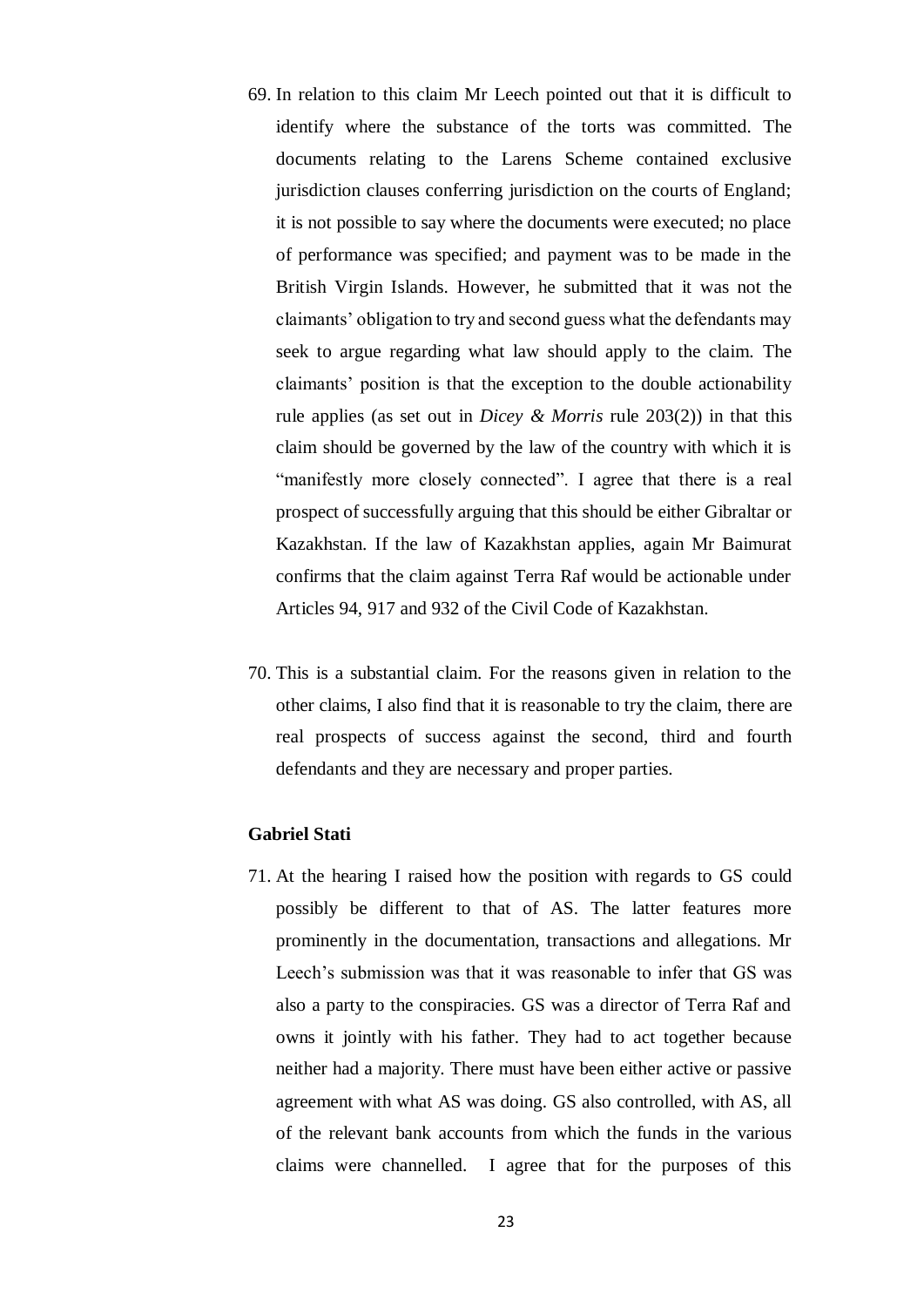application it is reasonable to infer that AS and GS must have been acting in concert.

#### **Service**

- 72. I am satisfied that there is a serious issue to be tried on all four claims. The other relevant requirements also having been met, I will grant the claimants permission to serve the second, third and fourth defendants out of the jurisdiction pursuant to CPR 6.36 and 6.37.
- 73. The next application to consider is the claimants' application that I order alternative service on these additional defendants. Specifically, I am being asked to order that they be served at the offices of Triay & Triay here in Gibraltar.
- 74. On the 1 September 2020, the claim form and particulars of claim were served on Terra Raf at its registered address. On the 15 September 2020 an acknowledgment of service form, which appears to have been signed by AS personally, was filed in the Supreme Court Registry indicating that jurisdiction was to be contested. (The acknowledgment is signed by a 'Director' of Terra Raf and the signature appears to be identical to AS's signature - as seen in other documents. For the purposes of this application I am proceeding on the basis that it was signed by AS.) According to Dhiraj Nagrani, a lawyer with Triay & Triay, his firm were instructed on that same day by Terra Raf. (Mr Nagrani filed a witness statement in the application made by Terra Raf seeking an extension of time for the filing of an application contesting jurisdiction.) Mr Nagrani states that his firm are instructed by Mr Egishe Dzhazoyan, a partner of King & Spalding International LLP, on behalf of Terra Raf. King & Spalding are said to be the long standing legal advisors of Terra Raf and the Statis. Triay & Triay have however confirmed to the claimants' solicitors that they are not instructed to accept service on behalf of the Statis or Tristan.
- 75. The application for an alternative form of service is made pursuant to CPR rule 6.15.This provides as follows: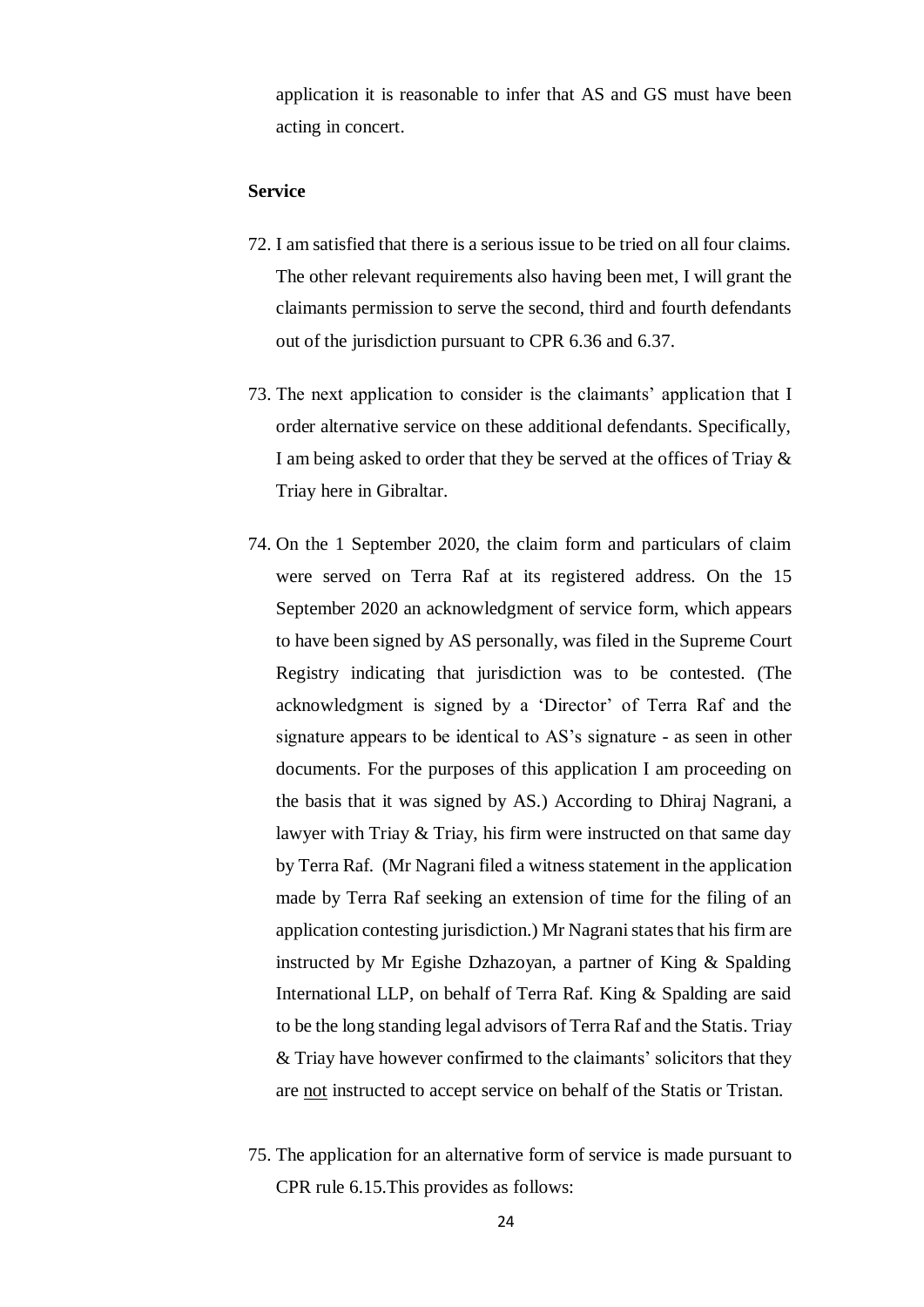"Where it appears to the court that there is a good reason to authorise service by a method or at a place not otherwise permitted by this Part, the court may make an order permitting service by an alternative method or at an alternative place."

76. Mr Leech accepted that exceptional or special circumstances need to exist before the court makes an order in a case such as this one. In his written submissions for the hearing he referred to *Societe Generale v Goldas Kuyumculuk Sanayi Ithalat Ihracat AS* [2019] 1 WLR 346. The case concerned an application for retrospective alternative service where the claimant had failed in its initial attempts at service, in Turkey and Dubai, and the claim had thereafter become time barred. At paragraph 33 of the judgment, Longmore LJ said the following (in relation to an application for alternative service where service would ordinarily have to take place under the Hague Service Convention):

> "the essential reasoning of Stanley Burnton LJ (with whom Wilson and Rix LJJ agreed) [in Cecil  $\&$  ors v Bayat  $\&$  ors [2011] EWCA Civ 135] remains binding on this court so that service by an alternative method is to be permitted "in special circumstances only."

- 77. In *Avonswick Holding Ltd v Azitio Holdings Ltd* [2019] EWHC 1254 (Comm) Moulder J was considering an application to set aside an order which allowed for service on a party in Ukraine to be effected by serving its lawyers in England by post. At paragraph 19 of her judgment, the learned judge referred to a number of principles identified at first instance in the *Societe Generale* case. For present purposes, I quote the following ones:
	- i. "In deciding whether to authorise service by an alternative method under CPR Rule 6.15, whether prospectively or retrospectively, the Court should simply ask itself whether there is 'a good reason'."
	- ii. "A critical factor is whether the defendant has learned of the existence and content of the claim form… If one party or the other is playing technical games, this will count against him…. This is because the most important function of service is to ensure that the content of the document served is brought to the attention of the defendant…. The strength of this factor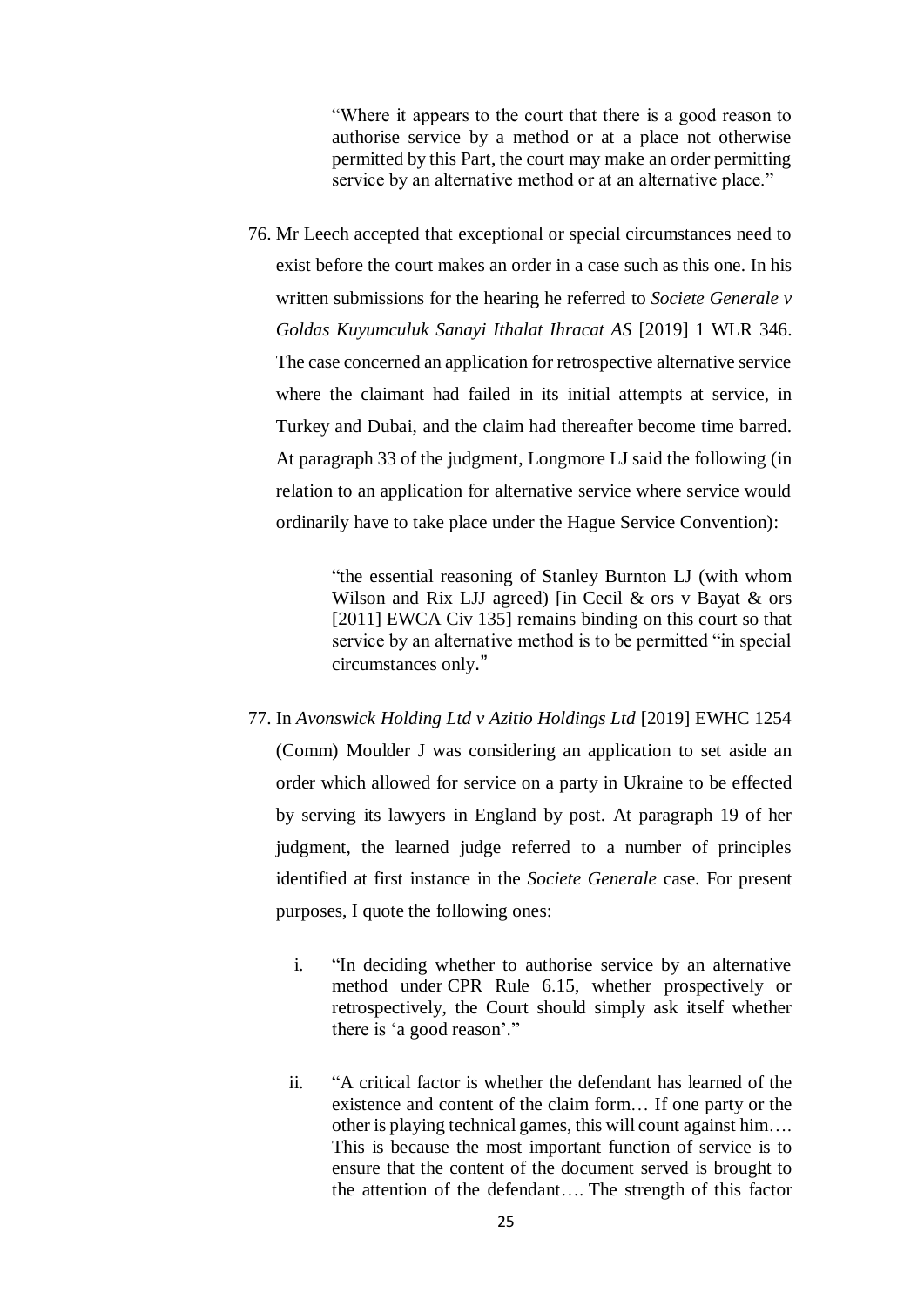will depend upon the circumstances in which such knowledge is gained. It will be strongest where it has occurred through what the defendant knows to be an attempt at formal service. It may be weaker or even non-existent where the contents of the claim form become known through other means."

- iii. "However, the mere fact that a defendant learned of the existence and content of the claim form cannot of itself constitute a good reason; something more is required"
- iv. "There will be a focus on whether the claimant could have effected proper service within the period of its validity, and if so why he did not, although this is by no means the only area of inquiry."
- v. "Delay may be an important consideration. It is relevant whether the application for relief has been made promptly and, if not, the reasons for the delay and any prejudicial effect."
- vi. "Where service abroad is the subject matter of the Hague Convention or a bilateral treaty, it will not normally be a good reason for relief under CPR 6.15 or 6.16 that complying with the formalities of service so required will take additional time and cost."
- vii. "Where the country in which service is to be effected has stated its objections under Article 10 of the Hague Convention to service otherwise than through its designated authority, as part of the reciprocal arrangements for mutual assistance on service with this country, comity requires the English Court to take account of and give weight to those objections…. In such cases relief should only be granted under [Rule](https://uk.westlaw.com/Document/I0D6E73F0E45011DA8D70A0E70A78ED65/View/FullText.html?originationContext=document&transitionType=DocumentItem&contextData=(sc.DocLink)) 6.15 in exceptional circumstances."
- 78. In this case Mr Leech in effect relies on the following factors in support of his application for alternative service: that the Statis (and by extension therefore Tristan) have knowledge of the claim as AS has personally acknowledged service on behalf of Terra Raf; they have instructed Messrs Triay & Triay, either directly or through intermediary solicitors; service on Terra Raf was effected formally in accordance with the laws of Gibraltar; and there will be significant delay in serving the Statis in Moldova. Unless the time allowed for serving the claim form is extended, the period of validity will expire. (There would not be any such delay in serving Tristan in the British Virgin Islands but it would make sense to treat all three additional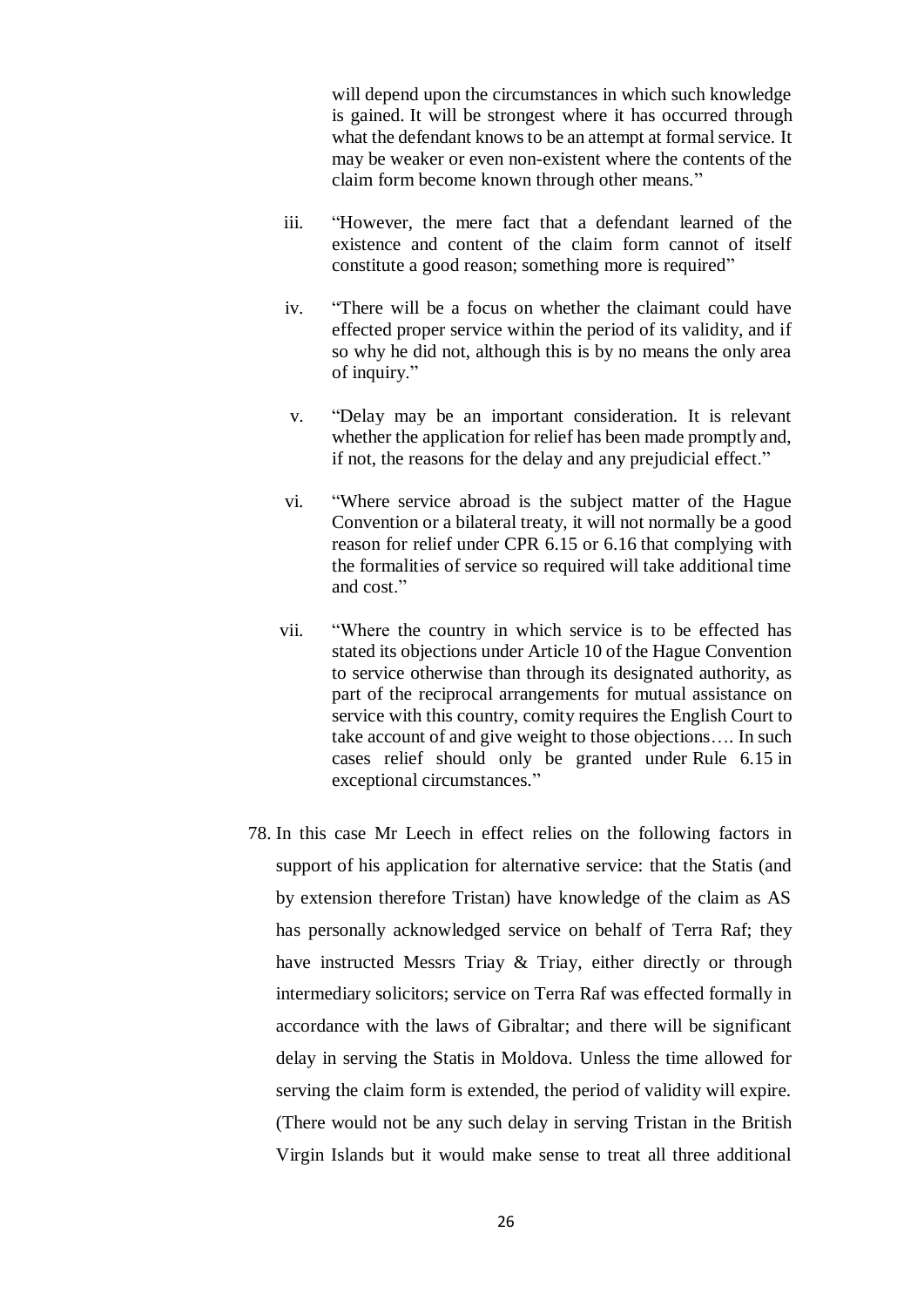defendants in the same way, particularly as Tristan is controlled and owned by AS.)

- 79. I acknowledge that the fact that AS is certainly aware of the claim is a strong factor. He has not just learnt of its existence and content. He has acknowledged service, as he is entitled to do, on behalf of Terra Raf. What, it may be asked, is the point of serving him formally again with a second copy of the same documents via a laborious and timeconsuming method? In practical terms, it will achieve nothing.
- 80. If service is effected via the Hague Service Convention then this will clearly take some time. Mr Carrington's evidence is that service in Moldova is likely to take up to six months from the point of delivery of the documents to the Central Authority in Moldova. Service via those channels would also require a translation into the Romanian language, which is the official language of Moldova. That too would take time. Mr Carrington also quite properly confirms that the Moldovan authorities have objected to Articles 10(a) to (c) of the Hague Service Convention which means that they object to service taking place other than through the official channels under the Convention.
- 81. It is of course true that the proceedings in Gibraltar are at a very early stage. Terra Raf has been served but it has indicated that it is contesting jurisdiction. There are no trial dates which will be lost by the delay in service. The time it will take to effect service in Moldova under the Hague Service Convention is not of itself a good reason for granting the order. I am also particularly mindful about Moldova's objection to direct service as this is an important factor. This requires the circumstances to be 'exceptional' before an order for alternative service is made. However, these matters need to be balanced against what appears at this time to be a 'technical game' being played by the Statis in refusing to accept service via Terra Raf's solicitors. AS signed Terra Raf's acknowledgment of service. The Statis are the directors and shareholders of Terra Raf and are therefore the controlling minds of the company. They must be personally involved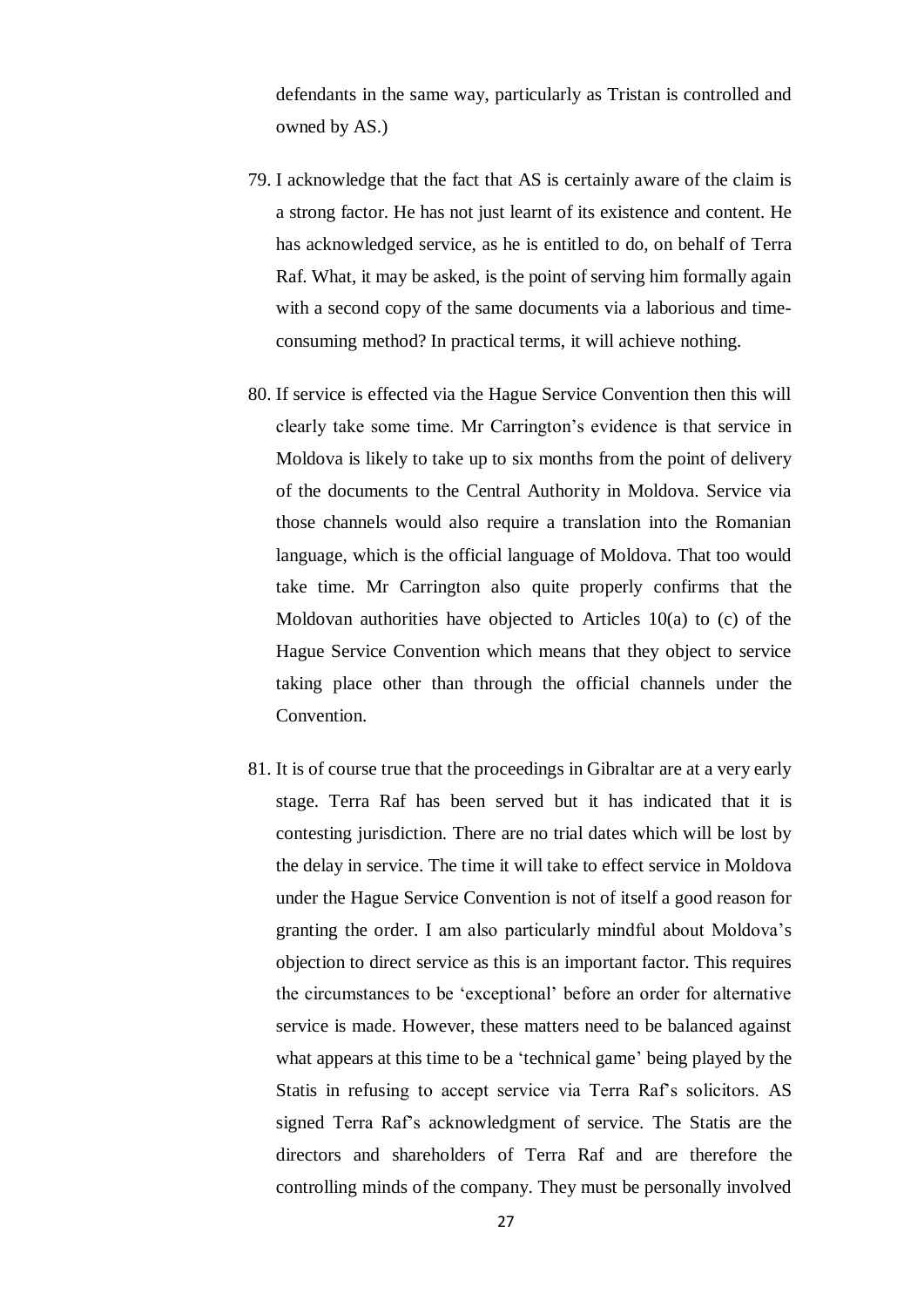in the proceedings and must be engaged in giving instructions to Terra Raf's English solicitors. They have solicitors in Gibraltar engaged in these same proceedings who the claimants would be able to serve within a matter of days. In my judgment, these are exceptional circumstances which would allow me to make the order for alternative service sought by the claimants, and I shall do so.

- 82. Although the circumstances with Tristan are different in that service can be effected directly at the company's registered office in the British Virgin Islands, I see obvious merit in following the same course. AS controls and owns Tristan. I shall order that the claim form and particulars to be served on Tristan can also be delivered to Triay & Triay.
- 83. Mr Leech briefly raised what he described as a moot point regarding the period in which the claim form should be served on the defendants if the order for alternative service were to be made. A claim form served on a defendant within the jurisdiction must be served within four months from the date it is issued. If served out of the jurisdiction the period is six months. (CPR rules 7.5(1) and (2) respectively.) So which one is it in a case where technically the order is for service out of the jurisdiction by delivery to a place within the jurisdiction as an alternative method of service? The question is relevant because the claim form was issued on the 17 July 2020 and the four month period expired on the 17 November 2020. Rather than attempt to resolve the conundrum without having had the benefit of full argument, I will, as Mr Leech asked me to do, extend the period within which the claim form may be served to 14 days from the date of this judgment. CPR rule 7.6 allows the claimants to make an application to extend time. I have taken into account that the application for permission to serve out of the jurisdiction was made on the 25 August 2020. It was listed by the Registry for hearing to the 5 and 6 November 2020. I then reserved my judgment until today. In the circumstances, no fault can be attributed to the claimants for any delay - if indeed they are obliged to serve with a four month period.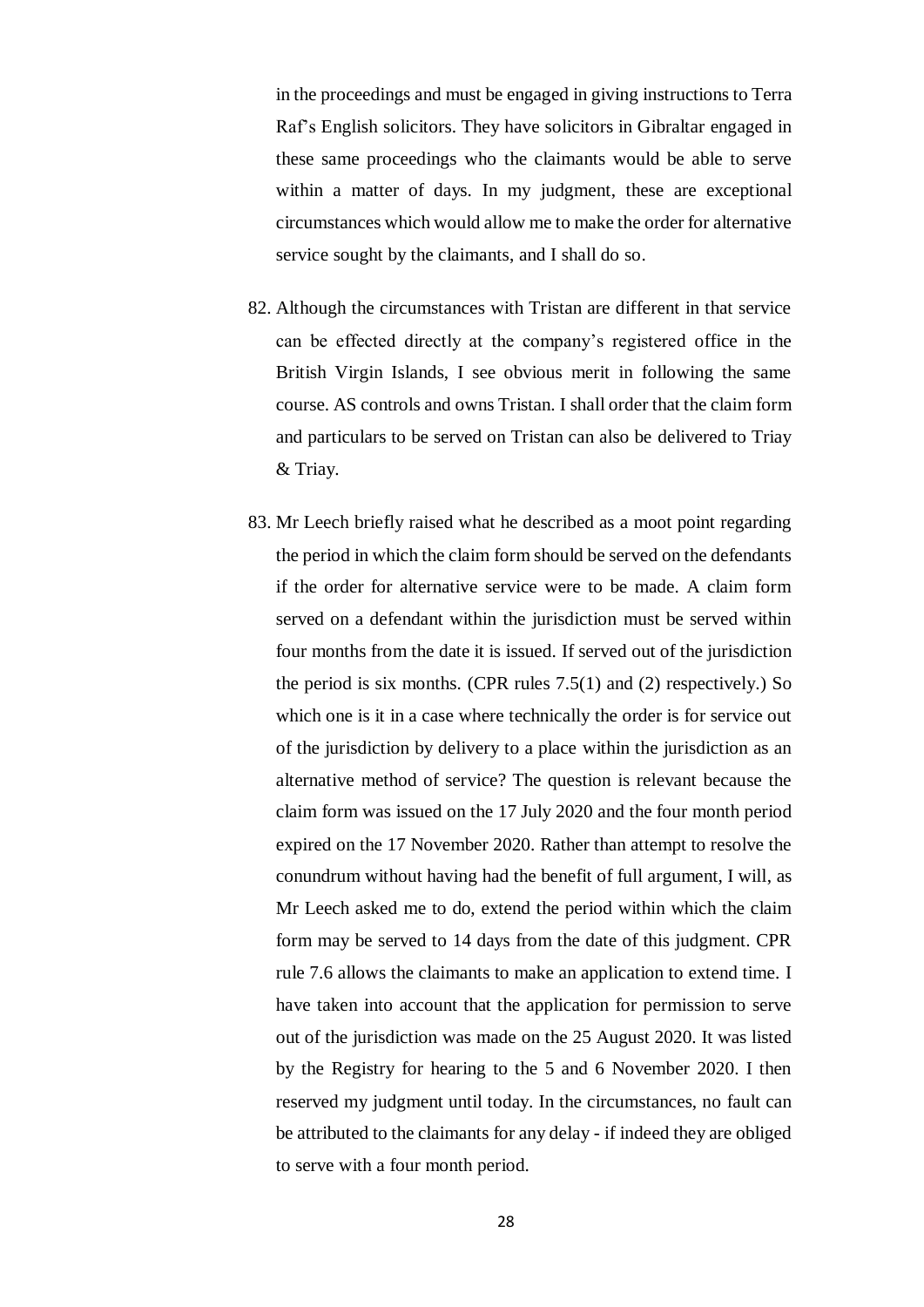#### **Full and frank disclosure**

- 84. A number of matters have been raised by Mr Carrington as part of the claimants' duty of full and frank disclosure in this without notice application. I have considered all that he has raised in paragraphs 123 to 135 of his first witness statement and in paragraphs 36 to 48 of his second witness statement. Two issues were highlighted by Mr Leech. Whether these proceedings could be said to be an abuse of process and limitation.
- 85. Are these proceedings in effect an attempt to re-litigate the arbitral proceedings which led to the award? It is of course accepted by the claimants that their interests are aligned with those of Kazakhstan. The claimants have Kazakhstan's support and TNG's principal creditors are tax authorities in the country. However, it is submitted that the claims are different. These proceedings do not seek to challenge the award but are separate claims, albeit relying on the same fraud. It is also said that because of the allegation of fraud the claimants could quite properly challenge the award. I agree that these are not matters for this application.
- 86. As to limitation, the defendants could argue that Kazakhstan would or should have been aware of any allegations it is making after it took over the oil fields in 2010. They had access to records and documentation since that time. The claimants' case is that limitation has not expired - whether under the laws of Gibraltar or under the laws of Kazakhstan. The point was made that until the bankruptcy manager's appointment, a claim by TNG could not be brought. Mr Carrington's evidence is that the appointment was made on the 26 February 2020. Further, KPMG gave notice that it was withdrawing its audit opinions on the 21 August 2019. That may be a relevant date in so far as critical aspects of the claim are concerned. In any event, limitation is a matter that will need to be determined if it is raised by the defendants.